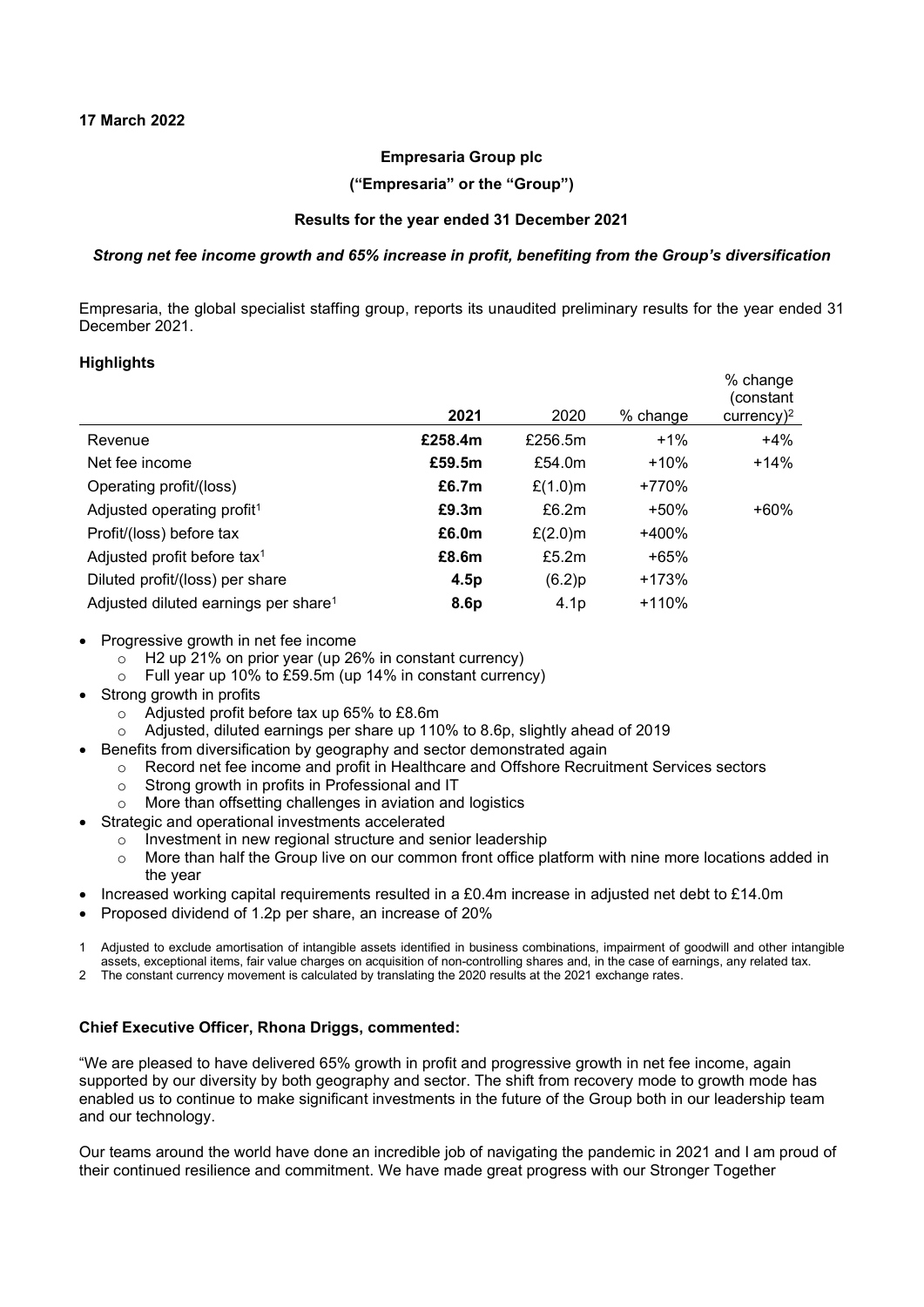initiatives, which are aimed at driving greater synergies and collaboration across the Group and it is particularly pleasing to see the impact this has had on our culture. Testament to this is our recent award of 3rd place in the 'Top 100 Staffing Firms to Work For in 2022' at the World Staffing Summit.

I also want to acknowledge the devasting events unfolding in Ukraine. Our heartfelt thoughts go out to all the people in Ukraine. We are actively looking at ways in which our businesses can contribute to helping those impacted by the conflict. It is too early to know how the developing situation will affect the global economy. We are not experiencing any significant direct impact at present as we do not have operations in either Russia or Ukraine.

We look forward to the year ahead with optimism. Our steadfast focus on our strategic initiatives along with the investments we have made leave us well positioned for growth and we are confident on demonstrating this potential in 2022."

#### Investor presentation

In line with Empresaria's commitment to ensuring appropriate communication structures are in place for all sections of its shareholder base, management will deliver an online results presentation open to all existing and potential investors via the Investor Meet Company platform on Thursday 17 March 2022 at 12:30pm UK time.

Investors can sign up for free via: https://www.investormeetcompany.com/empresaria-group-plc/registerinvestor.

Questions can be submitted pre-event through the platform or at any time during the live presentation. Management may not be in a position to answer every question it receives but will address those it can while remaining within the confines of information already disclosed to the market.

Q&A responses will be published at the earliest opportunity on the Investor Meet Company platform.

Those who have already registered and requested to meet the Company will be automatically invited.

- Ends –

Enquiries:

## Empresaria Group plc

Rhona Driggs, Chief Executive Officer Tim Anderson, Chief Financial Officer

via Alma PR

Singer Capital Markets (Nominated Adviser and Broker) 020 7614 3000 Shaun Dobson James Moat

# Alma PR (Financial PR)

Rebecca Sanders-Hewett Sam Modlin Hilary Buchanan David Ison

020 3405 0205 empresaria@almapr.com

#### Notes for editors:

 Empresaria Group plc is a global specialist staffing group offering temporary and contract recruitment, permanent recruitment and offshore recruitment services across 6 sectors: Professional, IT, Healthcare, Property, Construction and Engineering, Commercial and Offshore Recruitment Services.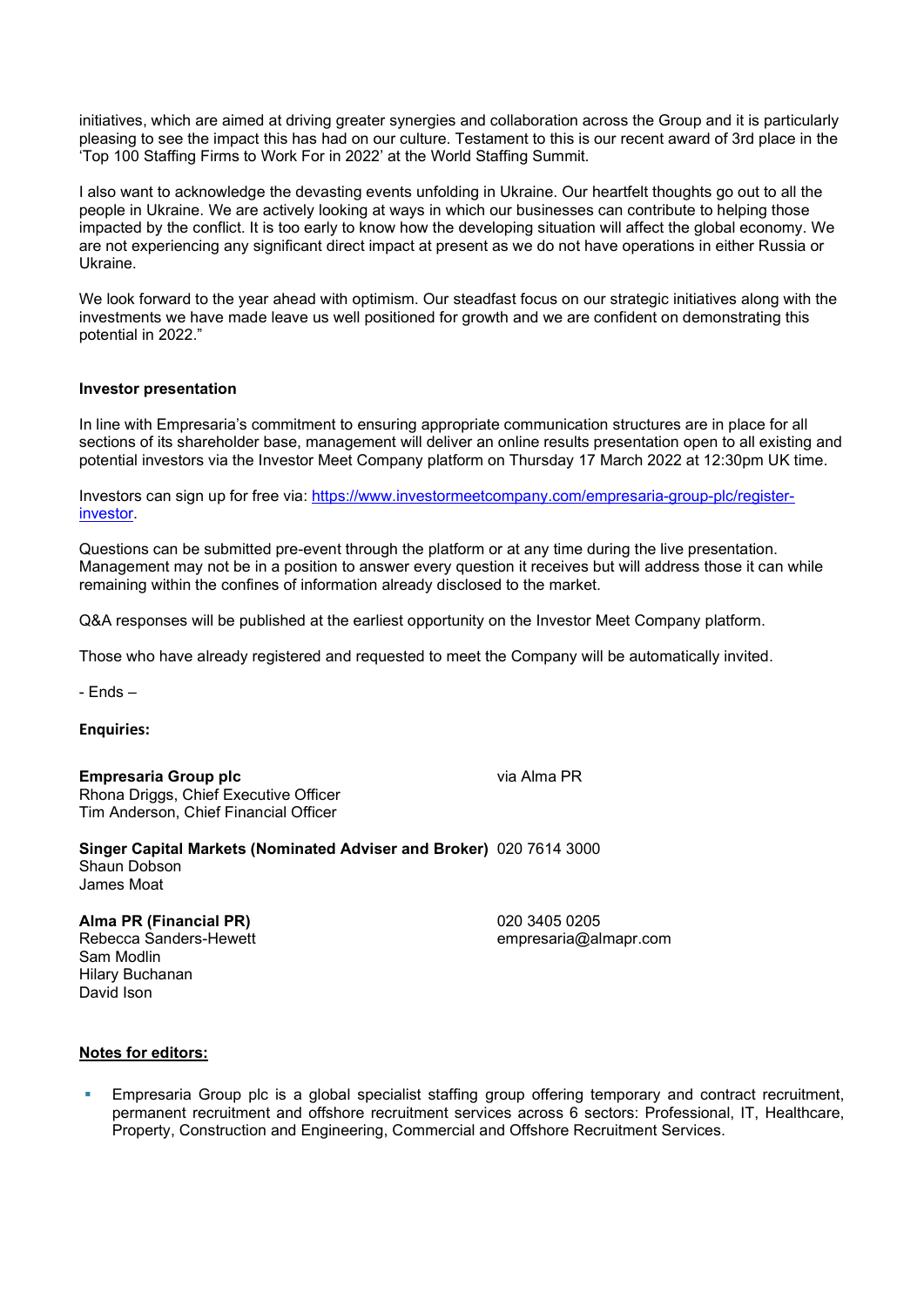- Empresaria operates from locations across the world including the 5 largest staffing markets of the US, Japan, UK, Germany and Australia along with a strong presence elsewhere in Asia Pacific and Latin America.
- **Empresaria is listed on AIM under ticker EMR. For more information visit empresaria.com.**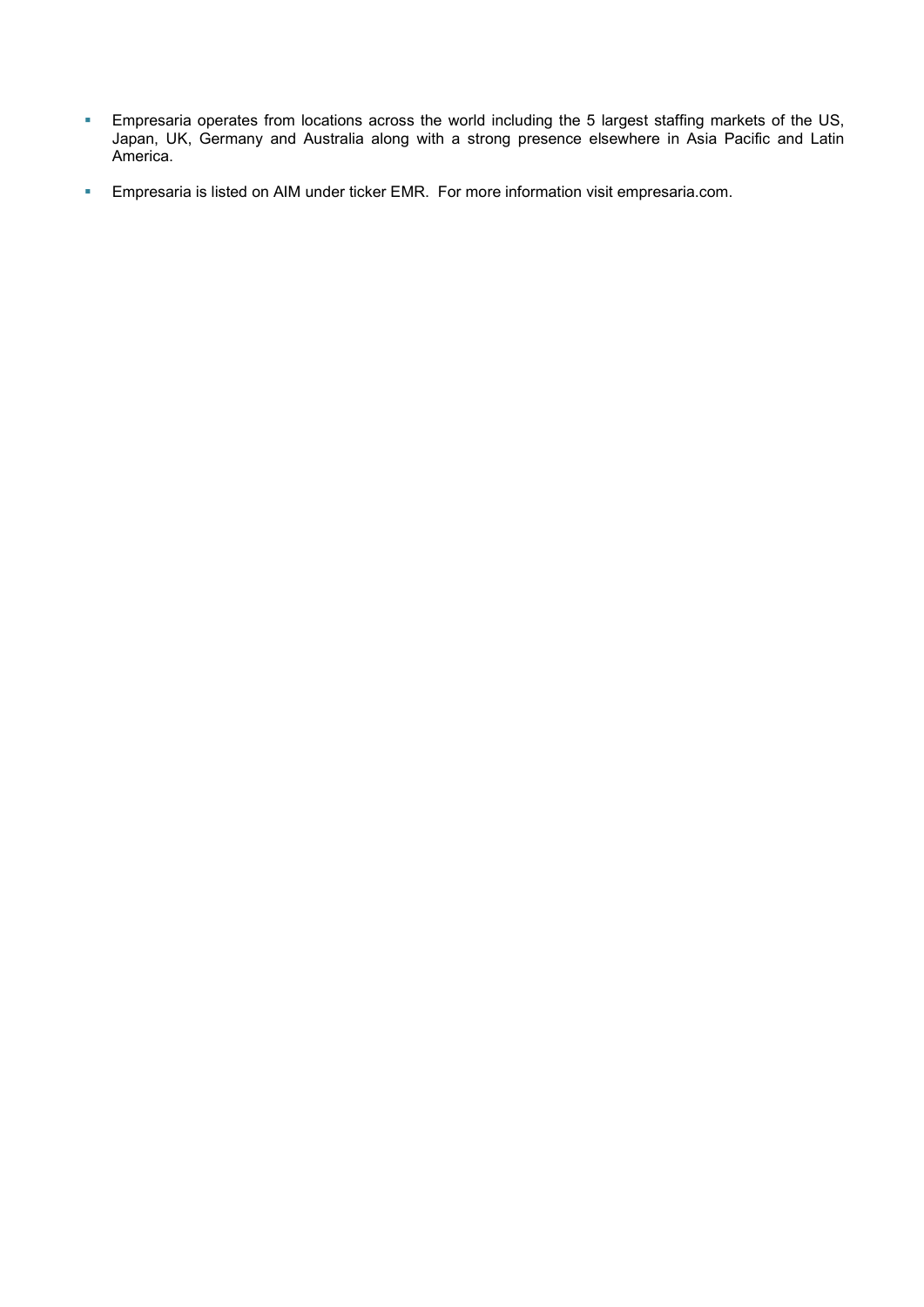## Chair's statement

#### 2021 performance

We are pleased to report our full-year results which have delivered a strong recovery in net fee income and very strong recovery in profits. As the year progressed demand returned in most of our markets and we were well positioned to benefit from this.

Our diversity by geography and sector remains a key strength of the Group and was critical to our performance as COVID-19 impacted the global economy in 2020. In 2021, all of our sectors delivered net fee income and profit better than, or in line with, 2020, with our diversity reflected in different levels of performance across the Group. Our Offshore Recruitment Services sector had a record year, delivering very significant growth and increasing headcount by more than 80%, capitalising on high demand as clients reviewed their cost bases and operating models as they looked to rebuild. Elsewhere, our Healthcare sector was well placed to support vaccination programmes, particularly in the US, and delivered record results. These exceptional performances were tempered by challenges elsewhere. In our Professional sector, our aviation operation continues to experience very subdued demand, particularly in its core Asia market. In our Commercial sector our logistics business, which had a very strong 2020, has experienced significant challenges in filling lower paid roles as the economy and labour market recovered.

#### People

We have made significant investment in our senior leadership team in 2021 with the appointment of three experienced industry professionals into regional leadership roles. We now have an extremely strong leadership team and we are starting to see the benefits in accelerating the execution of our strategy and growth plans.

The recovery we have delivered in 2021 would not have been possible without the hard work and commitment of our employees across the Group and I would like to thank each of them for their contribution.

During the year we launched our diversity, equality and inclusion initiative, starting with the Group's first ever Group-wide survey. We now have a DE&I committee in place which will help to shape the Group's approach to this critical area.

#### Dividend

The Board has reviewed the dividend in light of the continued recovery of the Group's results and our markets, and for the year ended 31 December 2021 we propose a dividend of 1.2p per share, up 20% on the prior year. Subject to shareholder approval at the Annual General Meeting, the dividend will be paid on 8 June 2022, to shareholders on the register on 13 May 2022.

#### **Outlook**

In 2021 the Group moved back into growth mode, while investing in our operations. This investment will continue into 2022 with plans to grow our sales and recruitment teams in markets and sectors where we see strong opportunities for growth. The benefits from these investments will become apparent as we move through 2022 and we look forward to the year ahead with optimism.

Tony Martin Chair 16 March 2022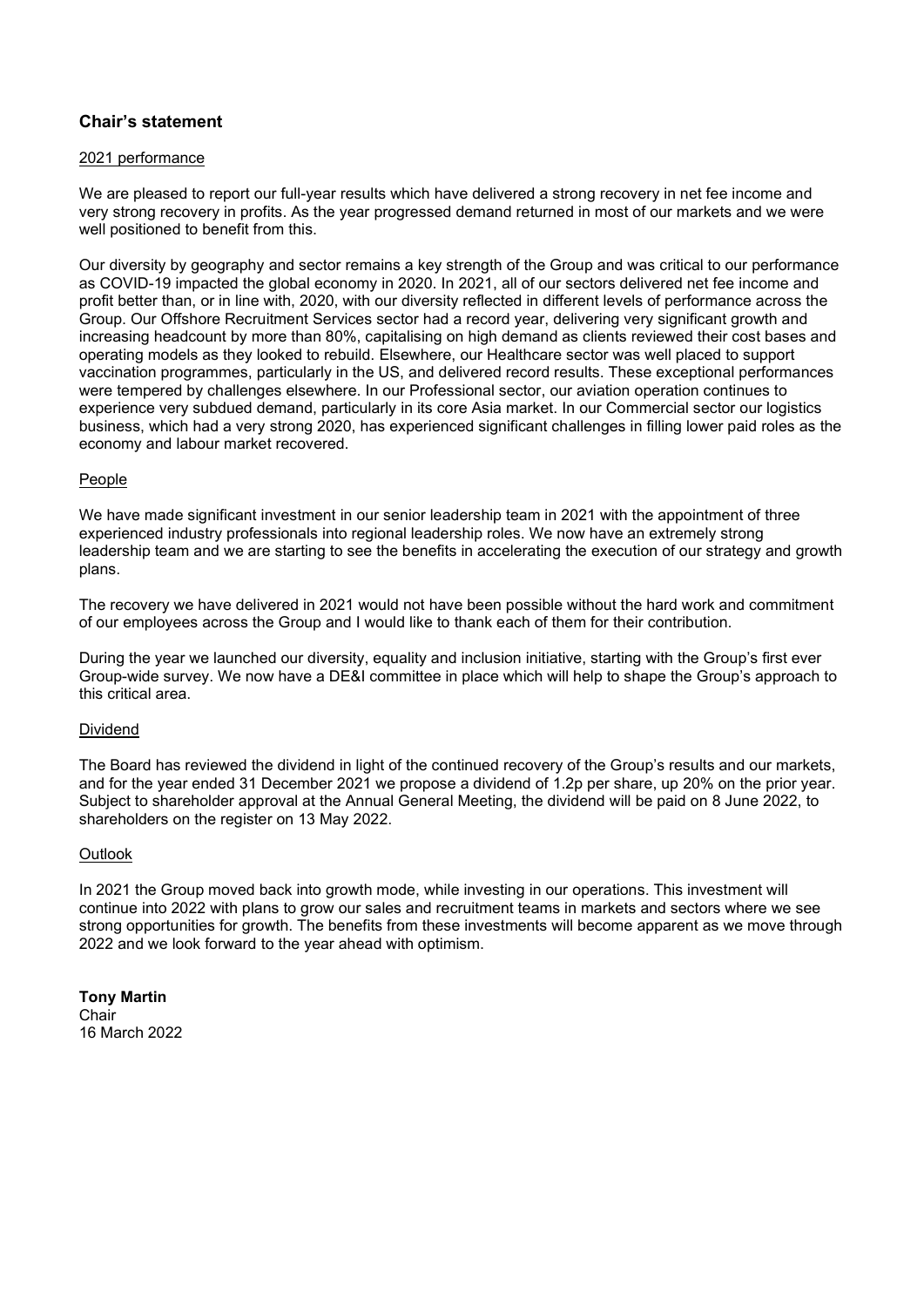## Chief Executive's Review

#### Performance overview

Three key themes characterised 2021 for the Group: firstly, we saw a shift from recovery mode to growth mode; secondly, we continued our focus on operational efficiency through our Stronger Together initiative aimed at making Empresaria a more joined-up, global business; and finally, we made significant investment in senior talent to lead Empresaria through its next phase of growth.

In 2021, all five of our key sectors returned to growth with Offshore Recruitment Services and Healthcare delivering particularly strong performances and record net fee income and profit levels. While some areas continued to experience challenging conditions, such as within Commercial (logistics) and Professional (aviation), these have been far outweighed by positives elsewhere, highlighting the benefits of being a diverse Group by geography and sector.

We also saw the continued benefits of the operational initiatives we put in place throughout 2019 and 2020. We have progressed well with our technology implementation with a further nine operations going live on our common front office system during the year. This rollout will continue in 2022 alongside parallel workstreams to maximise the benefits and realise a competitive advantage, including through implementation of partnership technology.

We made significant investments throughout 2021 to drive the future growth of the Group. This included the appointment of three experienced senior regional leaders who, working with our existing leadership, will be instrumental in accelerating the delivery of the Group's strategy. We also welcomed a new Chief Marketing Officer who will drive the global brand and communications strategy for the Group.

#### Strategic update

Throughout 2021 the Group maintained its strategic focus and continued to invest in future growth. Looking ahead to 2022, our core strategic priorities remain consistent, but how we will implement them has developed to reflect the evolution of our operations. Our new regional structure will help accelerate our strategy, but this change goes beyond just adding regional leaders. It is enabling us to share ideas and resources more readily across businesses, creating joined-up sales strategies and training plans. In short, it is making us much more effective and accelerating the changes needed for long-term growth.

Our Offshore Recruitment Services sector continues to be a key part of our strategy, both in delivering growth and scale through its external clients, but also in improving productivity and efficiency with increasing levels of internal delivery.

In 2020, we proved that our debt model works, with working capital inflows reducing net debt when sales and profits fell. This enabled us to maintain key investments in our future during a period of difficult trading. Continuing to make targeted and effective investments will be key to our future growth.

#### Investment priorities

We will increase headcount in our sales and recruitment teams as we continue to see a rebound in activity and where we see the best opportunities for growth. Our people are our most important asset, and we will focus on retention and development strategies, to ensure we have the right people in place to continue our growth trajectory. In 2021 we rolled out a new talent development programme in our Asia Pacific region, and we will look to replicate similar initiatives elsewhere.

Our clients are increasingly looking to us to support them in maximising their workforce strategies. We will continue to develop a wider mix of solutions, for example offering RPO (Recruitment Process Outsourcing) across more markets, to ensure we are delivering to these changing customer needs. We will invest in training and developing capabilities in these different buying models and integrate them into our regional sales offerings.

We will continue to invest in our Offshore Recruitment Services sector, including plans to add additional office space to allow for further expansion. The unprecedented demand in 2021 saw our headcount grow by 900 to a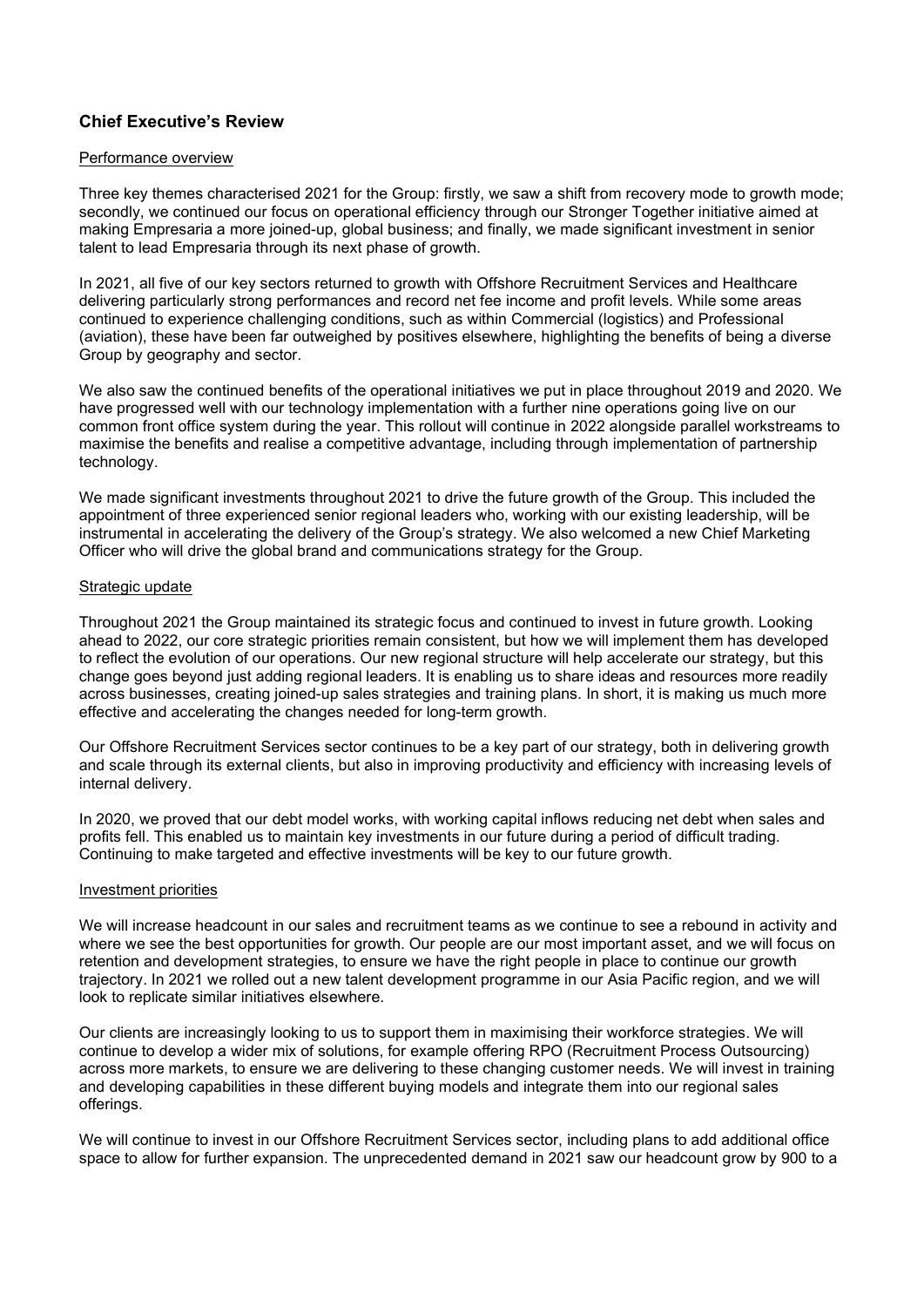total of 2,000 employees. We will continue to increase our internal utilisation of these services to drive efficiency across the Group.

We have seen benefits from our technology rollout on our speed of delivery and productivity. As we continue to implement our core technology across the Group, we will also look to enhance this technology through partnership products. These additional tools will be focused on driving candidate reach and engagement to address the skill shortages our clients are experiencing.

#### Market dynamics

The diversity of the Group by both geography and sector is a key differentiator, allowing us to adapt quickly to economic uncertainty and shifting market trends.

Digitisation continues to impact organisations the world over, and our operations have adjusted accordingly. We have been able to move quickly in our own digital transformation ensuring we remain effective in matching candidates with clients. Increased talent scarcity means we need to continue enhancing our digital capabilities to ensure wider candidate reach and community management. The flexibility of our front office system (now deployed in more than half of our operations) allows us to add additional tools quickly and effectively to support these actions.

Our customer relationships have never been more important. We've supported our customers through the pandemic and into the current environment of skill shortages and wage inflation. Our success is built on their success, and we can only achieve this by acting as a trusted partner and adviser.

As the world of work continues to evolve so too does our focus on building a sustainable business for the future. Like many organisations we are on our ESG (Environmental, Social and Governance) journey and in 2021 we made good progress in our Diversity, Equality and Inclusion (DE&I) initiatives. We completed our first DE&I survey to identify a benchmark for where we need to focus our DE&I activities. We also established our DE&I committee with representation from across the globe.

#### **Outlook**

We are seeing positive signs in many of our markets and are well positioned, with the right structure and leadership team, to take advantage of these. The COVID-19 pandemic remains a risk with ongoing potential for new waves and variants and restrictions imposed by governments in response. However, we have proven that we can navigate the pandemic, and operate successfully in these environments and remain confident in our ability to continue to do so.

It is too early to know how the developing situation in Ukraine and Russia will affect global economies. We are not experiencing any significant direct impact at present as we do not have operations in either country.

We look forward to the year ahead with optimism as our markets continue to rebound and client and candidate confidence increases. Our ambition is to create long-term sustainable profit growth for the Group and deliver adjusted operating profit of £20m in the medium term and we believe we are well positioned to achieve this.

Rhona Driggs Chief Executive Officer 16 March 2022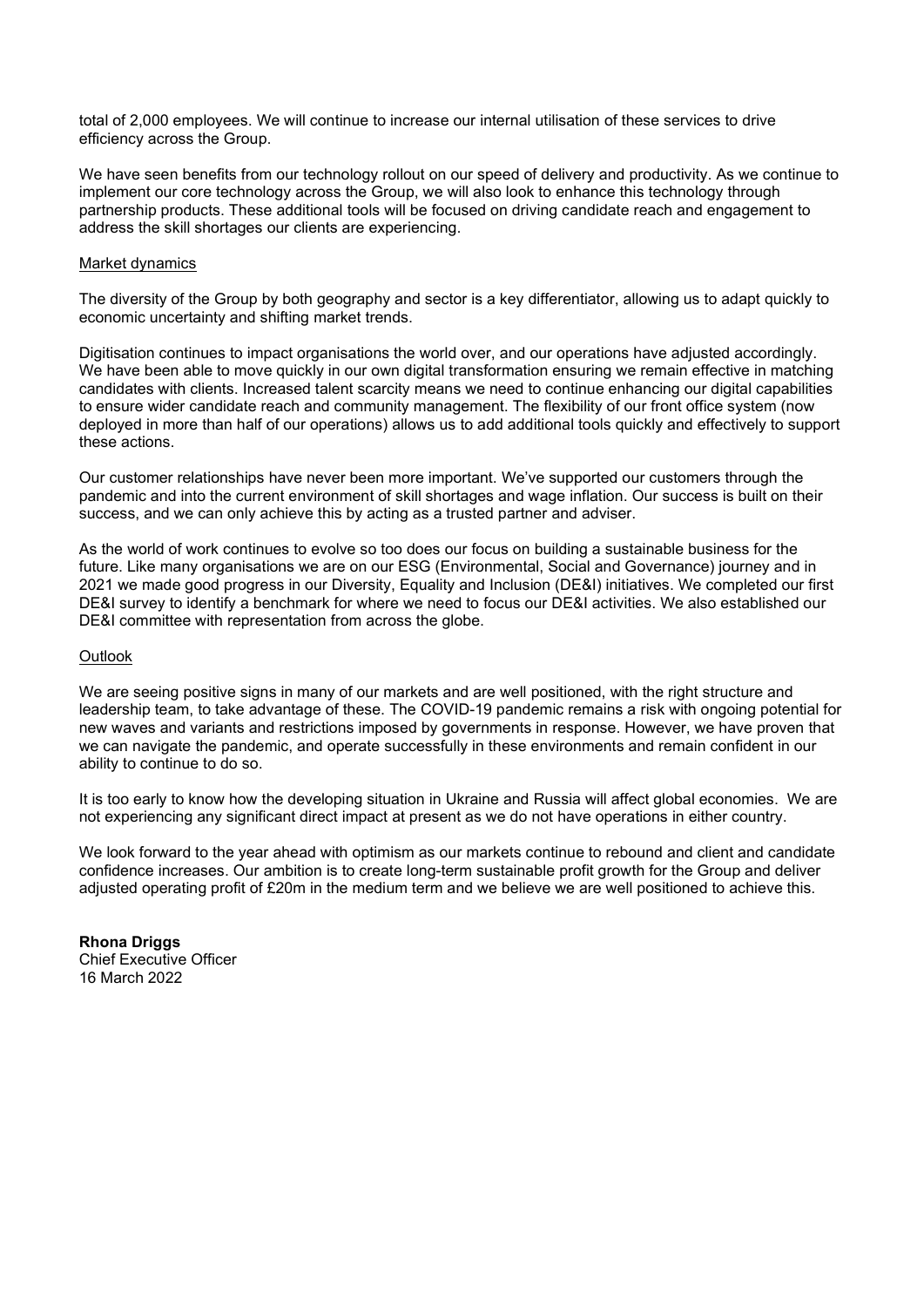# Operating Review

## Professional

| £m                        | 2021 | 2020 |
|---------------------------|------|------|
| Revenue                   | 45.6 | 55.3 |
| Net fee income            | 17.6 | 15.4 |
| Adjusted operating profit | 1.3  | 0.2  |
| % of Group net fee income | 29%  | 28%  |
| Average number of staff   | 281  | 342  |

Our Professional sector saw strong recovery across almost all operations. Net fee income in the second half of the year was up by 42% on 2020, while the full year was up 14% year-on-year (up 16% in constant currency). This resulted in a strong profit performance with adjusted operating profit increasing by 550% to £1.3m. Revenue fell due to the ongoing COVID-19 related issues in aviation, outlined in more detail below, where we primarily supply temporary workers on high revenue, low margin contracts. This is also reflected in the sector's service mix with permanent recruitment increasing to 76% of net fee income (2020: 67%). Excluding aviation, sector net fee income grew by 27% year-on-year.

In the UK our domestic services and corporate hospitality business had a very strong year with net fee income up by almost 50% as demand returned across its client base. This business remains exposed to any ongoing COVID-19 impacts or restrictions, particularly where supplying to private households or events. Our digital and marketing operations have also seen very strong growth, particularly in the second half of the year as positive momentum increased. Our business supplying to clients in the financial services sector also ended the year well, with net fee income in the second half of the year up more than 40% on 2020 after a more challenging first half of the year.

In Asia, excluding aviation, we have seen a strong recovery with every operation delivering at least double-digit growth in net fee income. This is despite many of these countries continuing to operate with strict COVID-19 measures, particularly regarding international travel. The majority of our markets are permanent recruitment focused with restrictions on temporary and contract operations, however where possible we are looking to expand our temporary and contract offering to improve our net fee income mix.

Our business supplying to the aviation industry continues to experience very subdued demand with recovery delayed much longer than we had hoped, particularly in Asia where the majority of our clients operate. Revenues and net fee income fell during the year, primarily in the first half when the comparative included pre-COVID-19 performance. As a result, a further impairment charge has been recorded against the goodwill and other intangible assets related to this business (see notes 7 and 8 for details). Our main revenues are from placing pilots in temporary and contract roles but we continue to look to diversify our offering to maximise our opportunities and provide greater stability. We are cautious on short-term recovery but remain confident that this operation has good growth prospects in the medium and long term.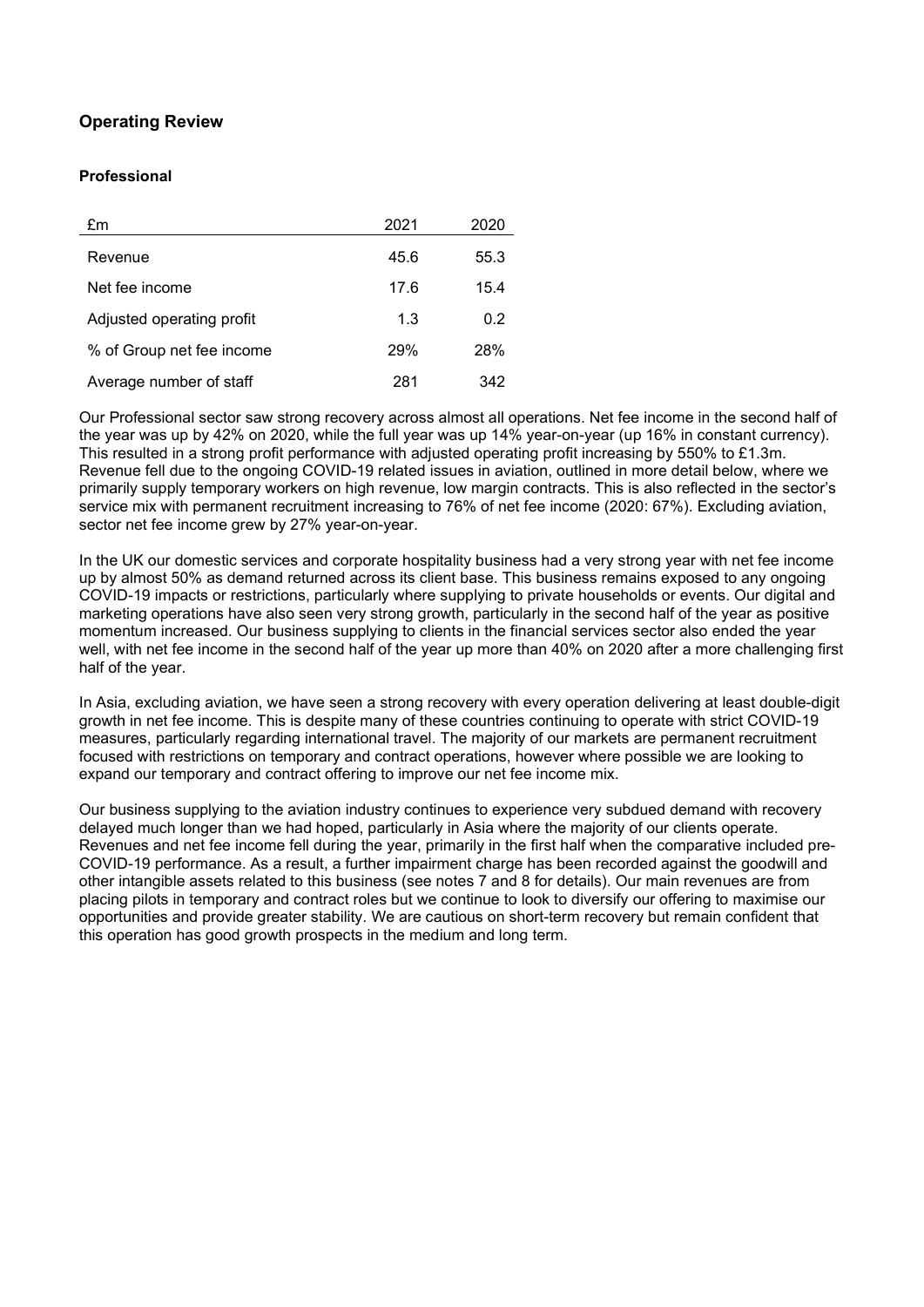### IT

| £m                        | 2021 | 2020 |
|---------------------------|------|------|
| Revenue                   | 37.5 | 41.8 |
| Net fee income            | 13.3 | 12.7 |
| Adjusted operating profit | 3.0  | 1.8  |
| % of Group net fee income | 22%  | 23%  |
| Average number of staff   | 93   | 105  |

Our IT sector delivered solid growth in net fee income which was up 5% on 2020 (10% in constant currency), with a 10% year-on-year fall in revenue, reflecting the challenges in the UK outlined below, more than offset by improvements in margins and growth in permanent revenues. Profit growth was particularly strong, with increases in all operations and sector adjusted operating profit increasing by two-thirds to £3.0m.

Our performance in Japan was very encouraging with net fee income up by more than 20% in constant currency and very strong growth in profits. We see good opportunities in this market and are investing in increasing our capacity to deliver future growth.

Our US operation has performed extremely strongly with net fee income up more than 30% in constant currency and profits more than doubling. We have been very successful in delivering to high demand from our key clients and towards the end of the year started to make some good progress on growing our temporary and contract revenues which will continue to be a key focus for 2022.

Our UK business has continued to experience challenges with temporary and contract numbers which continued to fall in the first half of the year and did not recover as much as expected in the second half. As a result, while margins have improved, net fee income is down 10% year-on-year. However, the restructuring actions undertaken in 2020 have proved effective and as a result profits have increased significantly in 2021 compared to the prior year. We are confident that further operational improvements made in the year, including the appointment of a new leader, leave this business well placed to deliver growth.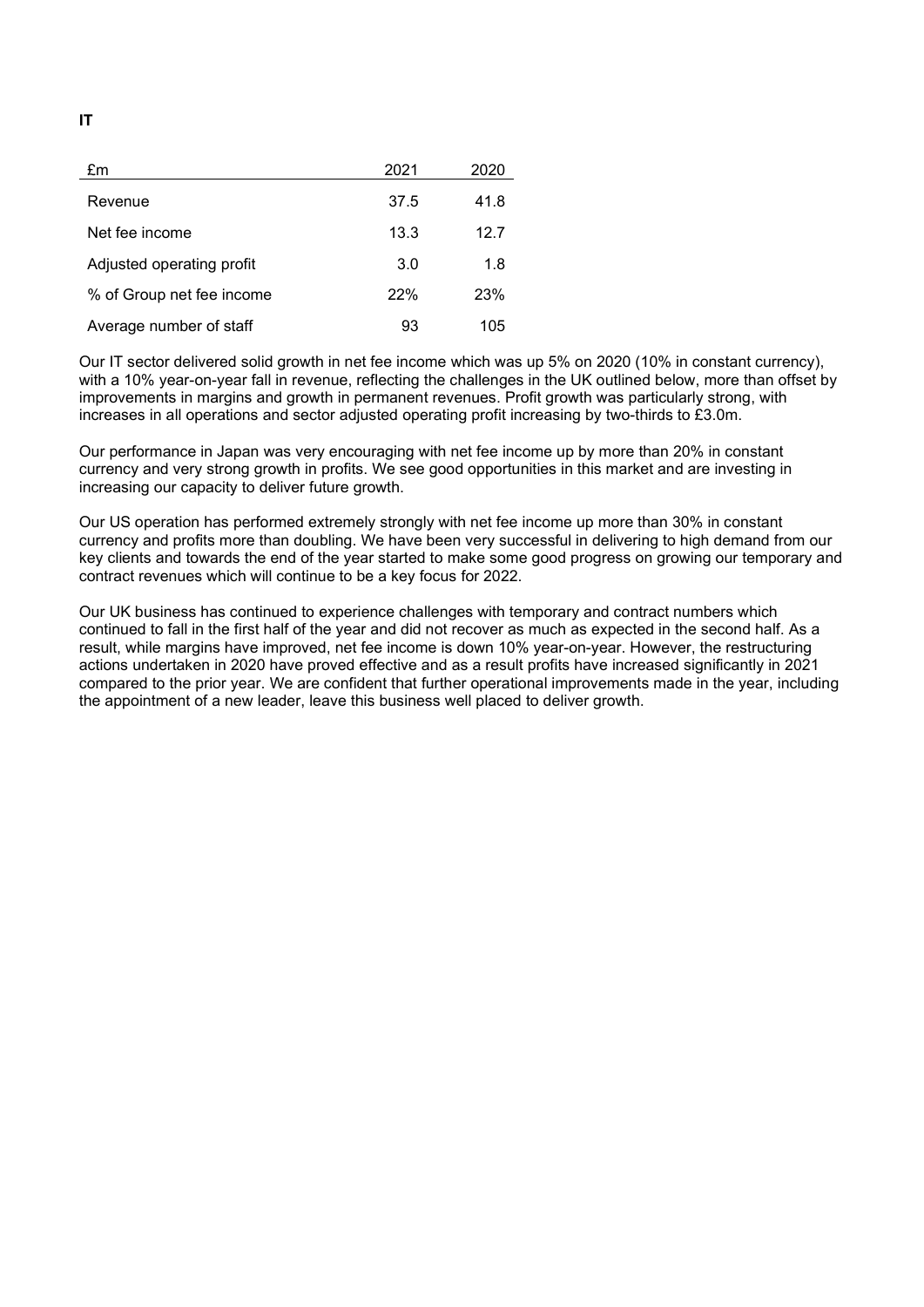### **Healthcare**

| £m                        | 2021 | 2020 |
|---------------------------|------|------|
| Revenue                   | 26.9 | 13.2 |
| Net fee income            | 4.2  | 2.5  |
| Adjusted operating profit | 1.4  | 0.4  |
| % of Group net fee income | 7%   | 5%   |
| Average number of staff   | 17   | 17   |

Our Healthcare sector was one of our star performers in 2021 delivering double the revenue of 2020, 68% growth in net fee income (75% in constant currency) and 250% growth in profit.

Our US operation performed particularly well, with net fee income almost doubling and profits quadrupling from 2020. Growth has been driven by the COVID-19 vaccination programmes which we were well placed to support. This demand for high volume, but lower margin, roles also demonstrated the effectiveness and flexibility of our operating model. In the US we have no recruiters in market, with all recruiting activity being undertaken by our Offshore Recruitment Services operations in India and the Philippines. This demand is expected to drop back in 2022, but we have built momentum in expanding into other areas, such as travel nursing, which will help offset this.

In Finland our operation has continued to develop, delivering double-digit growth in net fee income and strong growth in profits. This business has also benefited from the COVID-19 vaccination programmes as it expanded from its core doctors offering and into nursing.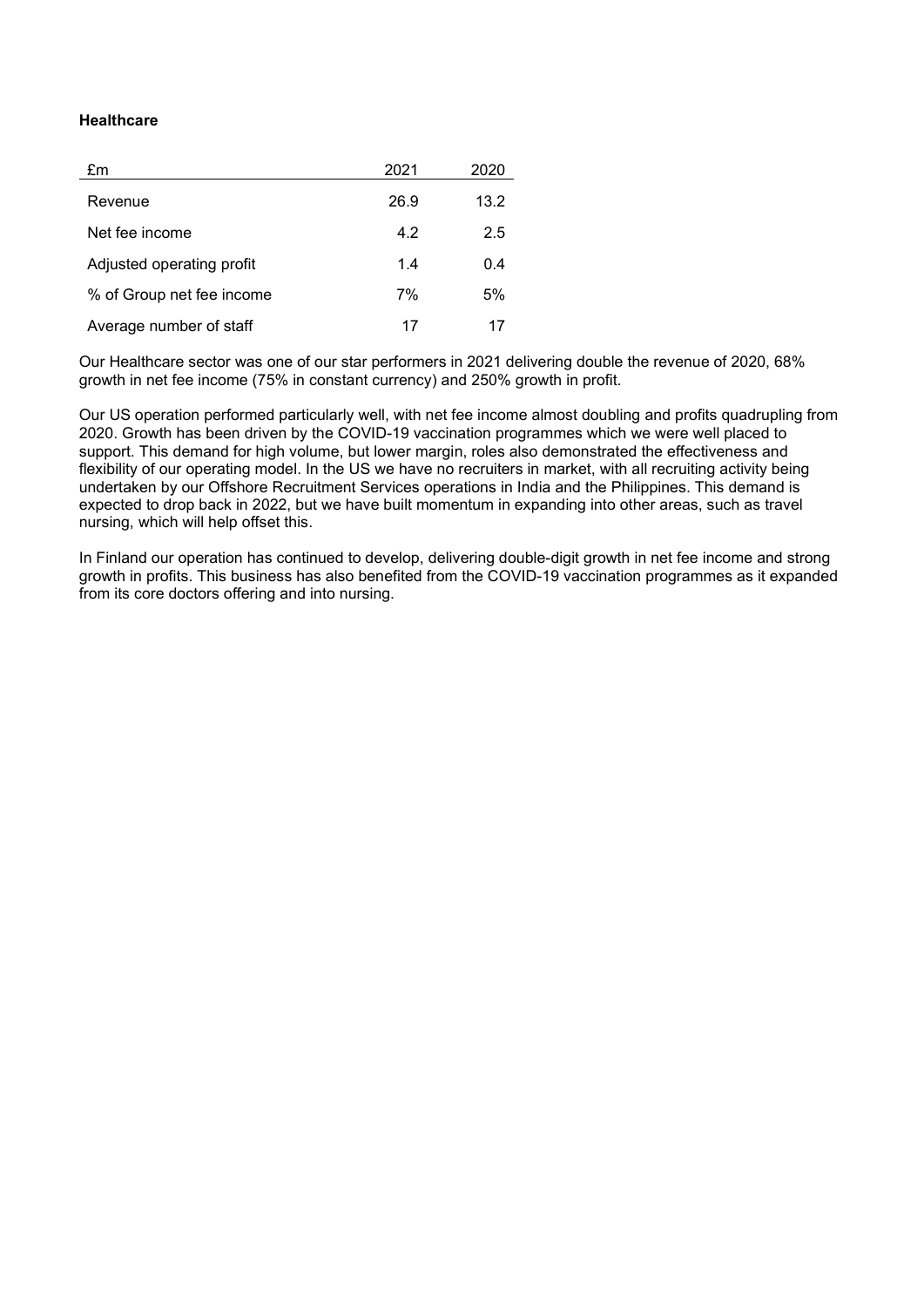## Property, Construction & Engineering

| £m                        | 2021  | 2020  |
|---------------------------|-------|-------|
| Revenue                   | 3.4   | 3.6   |
| Net fee income            | 0.7   | 0.7   |
| Adjusted operating loss   | (0.1) | (0.2) |
| % of Group net fee income | $1\%$ | 1%    |
| Average number of staff   | 15    |       |

Our Property, Construction & Engineering sector is the Group's smallest sector and is wholly UK based. Our operation focuses on supplying sales staff to the new home sector alongside building management systems workers. We have not seen any significant recovery in this sector with net fee income flat year-on-year. Losses have been minimised, halving to £0.1m.

The majority of revenue is from the supply of sales staff to the new home sector. While that sector has itself largely recovered, it has continued to operate in new ways adopted during the pandemic. This has significantly reduced ongoing demand for temporary sales staff. We continue to look at ways to diversify our offering and adapt to the changes in the market.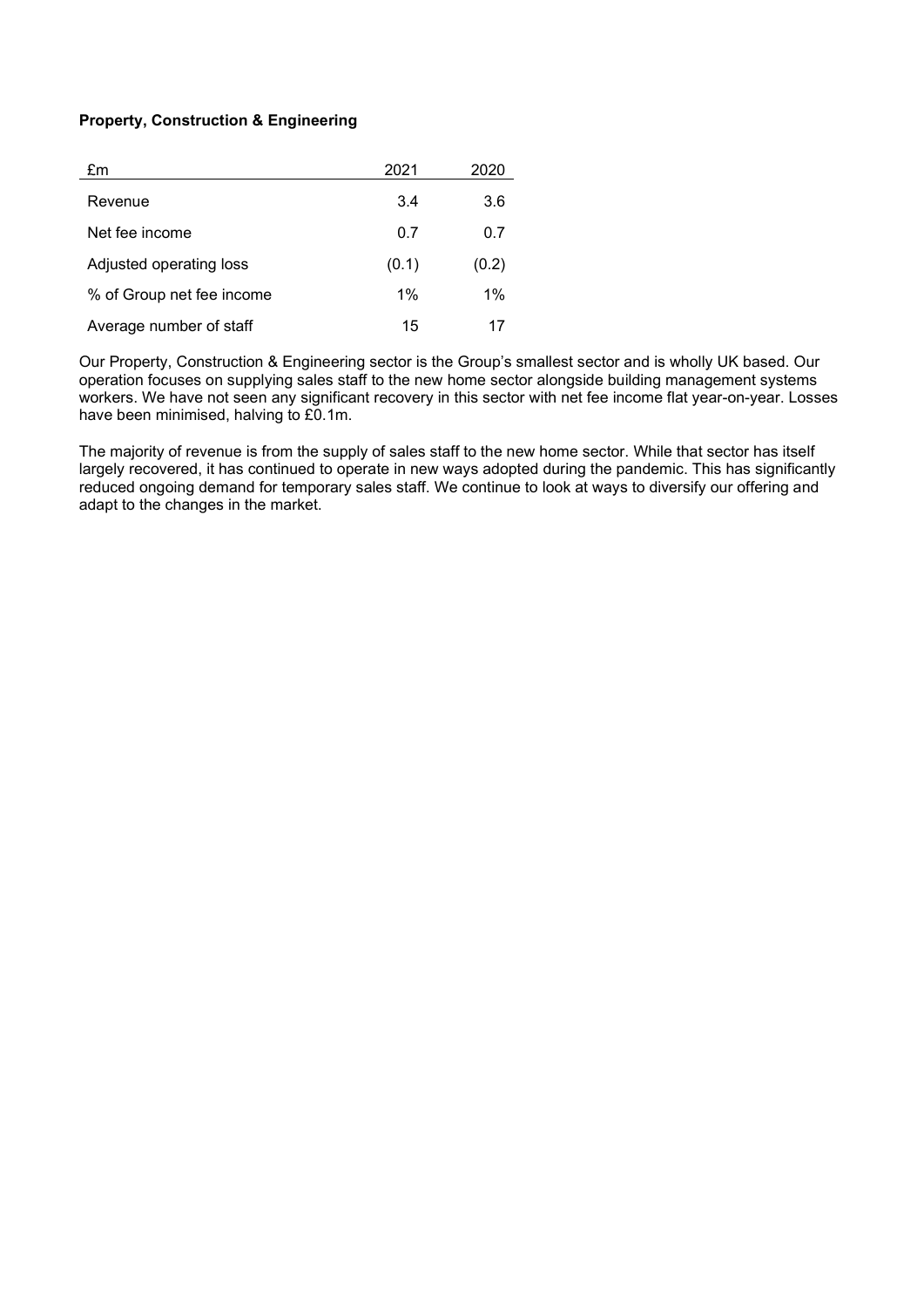## **Commercial**

| £m                        | 2021  | 2020  |
|---------------------------|-------|-------|
| Revenue                   | 131.0 | 132.3 |
| Net fee income            | 17.2  | 17.2  |
| Adjusted operating profit | 4.6   | 4.6   |
| % of Group net fee income | 29%   | 32%   |
| Average number of staff   | 260   | 256   |

Our Commercial Sector has had a mixed year with results in line with 2020, and with a large variation in underlying performances.

In Germany, our logistics business benefitted strongly from COVID-19 in 2020 with increased demand from its clients and improved availability of candidates from within Germany as the wider economy suffered. In 2021, while demand has remained strong, candidate availability has weakened significantly as the German economy recovered and candidates were less willing to take lower paid roles. There have also been increased challenges in attracting candidates into Germany from Eastern Europe, with greater difficulty in crossing borders under ongoing COVID-19 restrictions. As a result, net fee income and profits in this business have fallen significantly in 2021 compared to the prior year.

Elsewhere in Germany our temporary staffing business has performed very well with net fee income up by more than 20% and very strong growth in profits, despite the ongoing supply chain challenges for our clients in the automotive industry which held back growth in the second half of the year. In Austria, where we have a similar client profile, net fee income grew by more than 30% and profits by more than 40% as we successfully maximised the benefits from the recovery in demand.

In South America our operation in Chile had a good year with double digit growth in net fee income and growth in profits. In Peru, where there was a more significant impact from COVID-19, our business has faced more significant challenges with net fee income and profits falling in the year.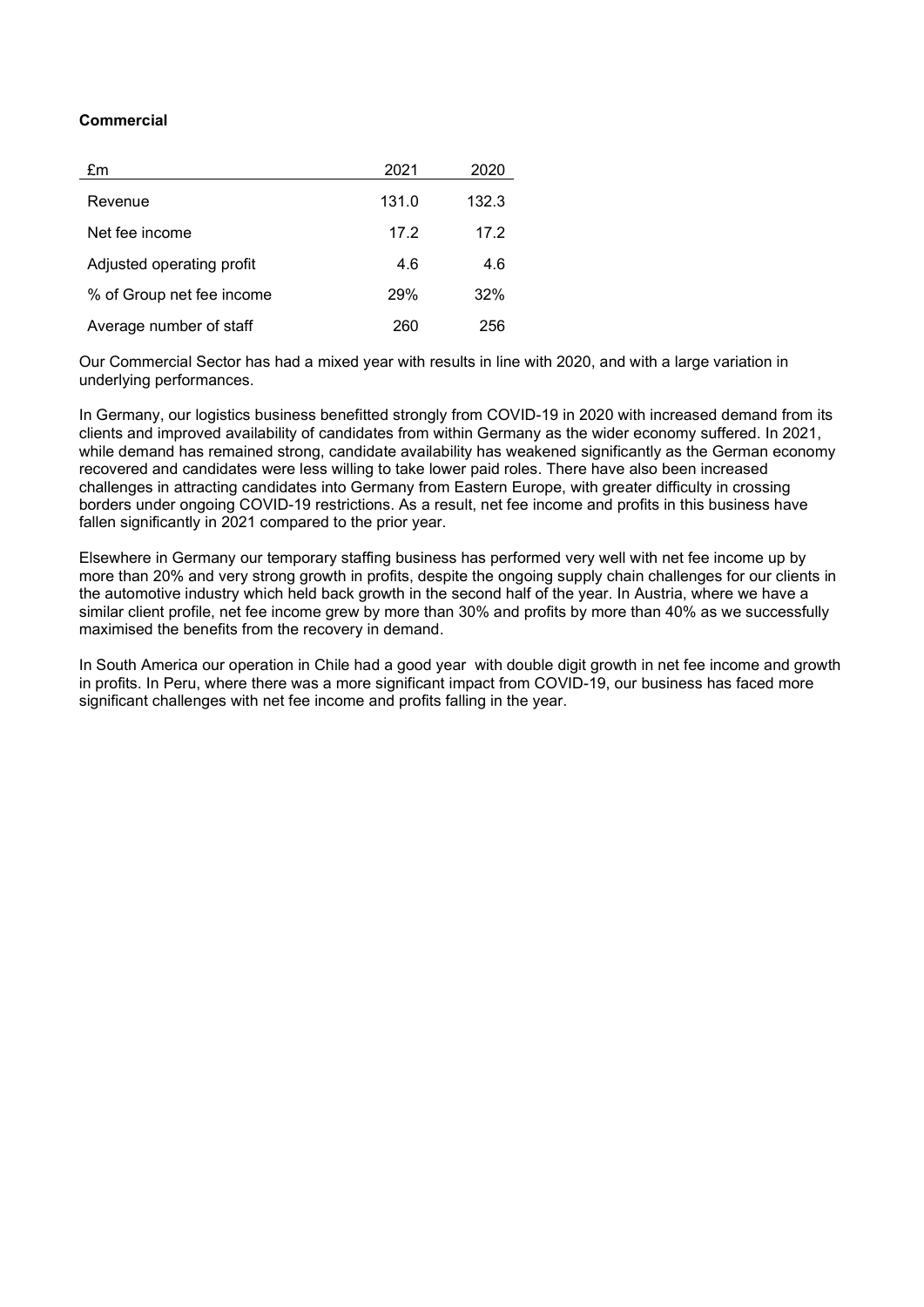## Offshore Recruitment Services

| £m                        | 2021  | 2020  |
|---------------------------|-------|-------|
| Revenue                   | 15.3  | 10.9  |
| Net fee income            | 7.7   | 6.1   |
| Adjusted operating profit | 4.1   | 2.6   |
| % of Group net fee income | 12%   | 11%   |
| Average number of staff   | 1.579 | 1.019 |

Our Offshore Recruitment Services sector performed very strongly in the year with net fee income increasing by 26% over 2020 (35% in constant currency) and adjusted operating profit increasing by 58% (71% in constant currency). At the start of the year we closed our operation in UAE after a number of years of losses. Excluding this business net fee income grew by 43% (54% in constant currency).

Our operations support the staffing sector, principally in the US and the UK, providing any aspect of the end-toend recruitment process alongside compliance and back-office services. Clients are predominantly third parties but this sector also plays an important role in supporting our own businesses across the Group.

Our operations grew very rapidly during the year, increasing headcount by over 900 and closing the year with more than 2,000 employees. This was driven by strong demand as clients reviewed their operating models and cost bases as they recovered from the impact of COVID-19. Increased investment in our sales and delivery teams has enabled us to capitalise on this.

In 2021 we successful trialled a new delivery team in the Philippines in order to diversify our base and provide our clients with an alternative delivery option. This trial was successful, and we now have over 30 recruiters operating from the Philippines and we expect to expand this significantly in 2022.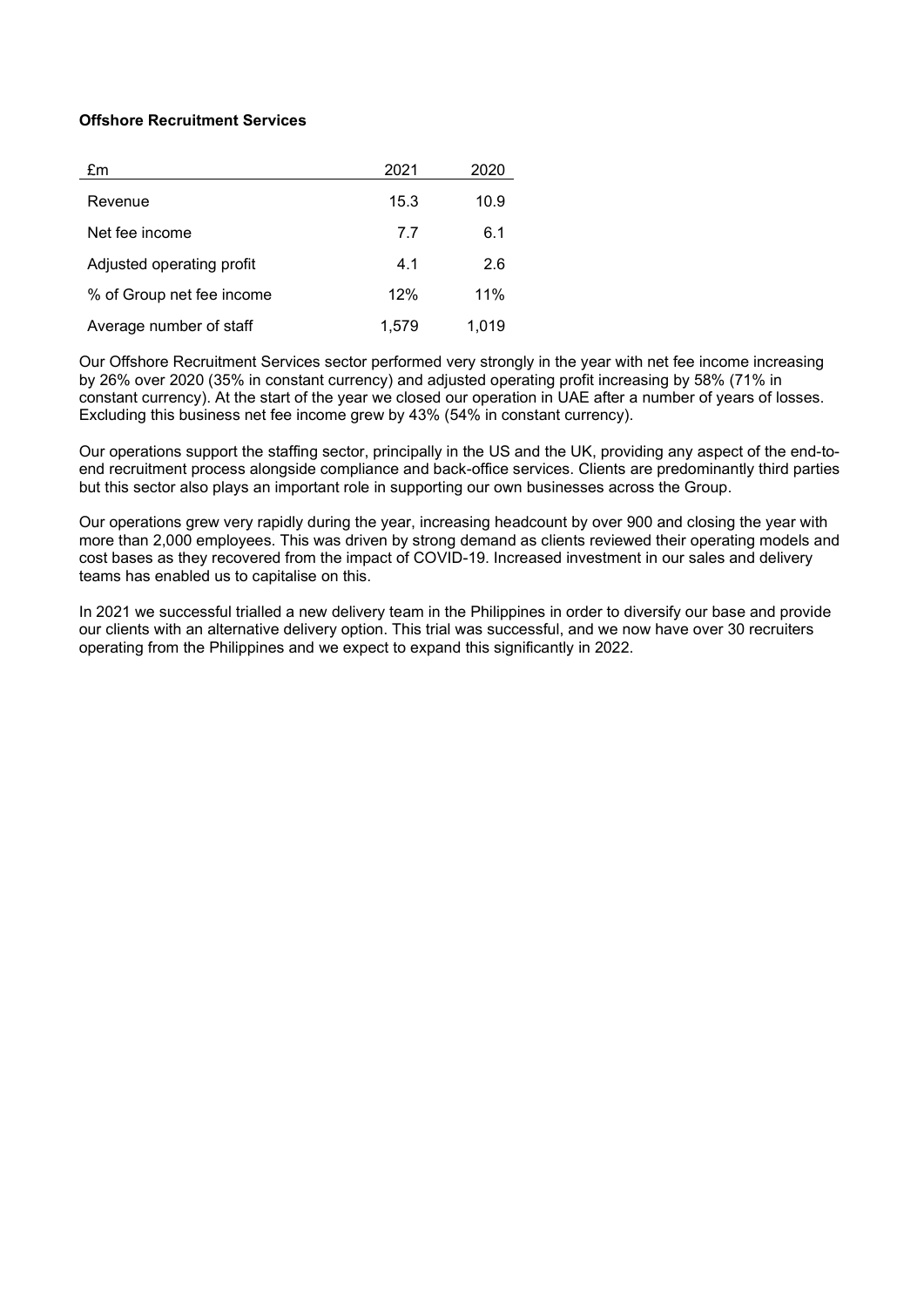## Regional Summary

|                           |       | Revenue |       | Net fee income |       | Adjusted operating<br>profit |
|---------------------------|-------|---------|-------|----------------|-------|------------------------------|
| £m                        | 2021  | 2020    | 2021  | 2020           | 2021  | 2020                         |
| UK                        | 44.0  | 46.4    | 14.8  | 13.4           | 1.8   | 0.6                          |
| <b>Continental Europe</b> | 89.1  | 91.1    | 14.2  | 14.0           | 3.8   | 3.8                          |
| Asia Pacific              | 55.6  | 63.9    | 21.8  | 19.4           | 5.8   | 3.6                          |
| Americas                  | 71.0  | 55.7    | 9.9   | 7.8            | 2.9   | 1.4                          |
| Central and consolidation | (1.3) | (0.6)   | (1.2) | (0.6)          | (5.0) | (3.2)                        |
| Total                     | 258.4 | 256.5   | 59.5  | 54.0           | 9.3   | 6.2                          |

The UK recovered strongly in 2021 with year-on-year growth of 10% in net fee income and 200% growth in profits. Revenue was down 5% reflecting challenges with temporary and contract recruitment in our IT sector and a change in mix with permanent recruitment recovering at a faster rate. All our UK operations delivered improvements in profit compared to 2020.

Continental Europe delivered results in line with the prior year. The positive performances in our Commercial sector temporary staffing businesses in Germany and Austria along with our Healthcare business in Finland offset the challenges in our Commercial sector logistics business in Germany.

Asia Pacific grew strongly with a 12% increase in net fee income and a 61% increase in profit. The drop in revenue was due to the ongoing challenges in our Professional sector aviation operation which has high revenue, low margin temporary contracts. All other businesses in the region delivered growth in both net fee income and profits, with the most significant profit driver being our Offshore Recruitment Services operation in India.

In the Americas, both revenue and net fee income grew by 27% with profit more than doubling to £2.9m. Growth was driven by our US IT and Healthcare operations which delivered very strong growth. In our Commercial sector we saw good growth in Chile but this was offset by a weaker performance in Peru.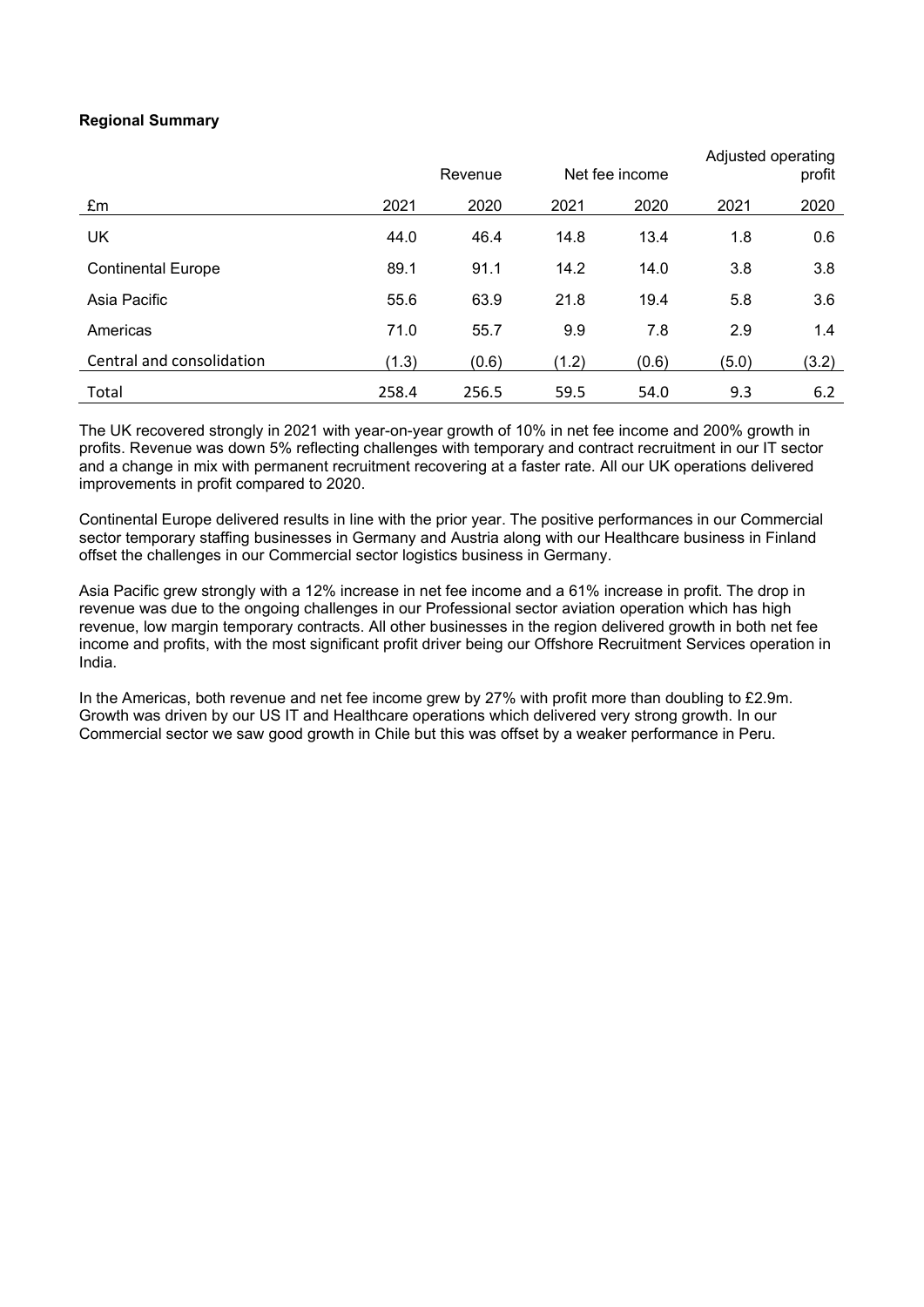## Finance Review

#### **Overview**

The Group's results for 2021 reflect a strong performance as the market recovered from the impact of COVID-19. We were able to move from recovery mode to growth mode with net fee income in the second half of the year increasing by 26% in constant currency over the same period in 2020. This strong performance translated to profit growth with adjusted profit before tax up 65% year-on-year to £8.6m and adjusted, diluted earnings per share increasing by 110% to 8.6p.

The improvement in net fee income led to increased working capital outflows but these were largely offset by the improved profitability. As a result, our adjusted net debt position at 31 December 2021 was £14.0m, just £0.4m higher than at 31 December 2020 and substantially below the 31 December 2019, pre-COVID, balance of £19.1m. As a result our debt to debtors ratio reduced to 35% at 31 December 2021 (2020: 37%).

#### Income statement

|                                                  |                  |                  |         | % change              |
|--------------------------------------------------|------------------|------------------|---------|-----------------------|
|                                                  | 2021             | 2020             | $\%$    | constant              |
|                                                  | £m               | £m               | change  | curvency <sup>2</sup> |
| Revenue                                          | 258.4            | 256.5            | $+1%$   | $+4%$                 |
| Net fee income                                   | 59.5             | 54.0             | $+10%$  | $+14%$                |
| Operating profit/(loss)                          | 6.7              | (1.0)            | +770%   |                       |
| Adjusted operating profit <sup>1</sup>           | 9.3              | 6.2              | $+50%$  | $+60%$                |
| Profit/(loss) before tax                         | 6.0              | (2.0)            | +400%   |                       |
| Adjusted profit before tax <sup>1</sup>          | 8.6              | 5.2              | $+65%$  |                       |
| Diluted earnings/(loss) per share                | 4.5p             | (6.2)p           | +173%   |                       |
| Adjusted diluted earnings per share <sup>1</sup> | 8.6 <sub>p</sub> | 4.1 <sub>p</sub> | $+110%$ |                       |

1 Adjusted to exclude amortisation of intangible assets identified in business combinations, impairment of goodwill and other intangible assets, exceptional items, fair value charges on acquisition of non-controlling shares and, in the case of earnings, any related tax. See note 5 for a reconciliation between profit before tax and adjusted profit before tax.

2 The constant currency movement is calculated by translating the 2020 results at the 2021 exchange rates.

Revenue increased by 1% (4% in constant currency) with net fee income increasing by 10% (14% in constant currency). The increase in revenue reflects strong growth in both permanent placement and offshore recruitment services revenues, offset by a reduction in temporary and contract revenues. The fall in temporary and contract revenues was primarily driven by the ongoing challenges in aviation (see operating review), which is mainly lower margin temporary and contract revenue. Improvements in average margins meant that temporary and contract net fee income grew by 2% alongside strong growth from permanent recruitment and offshore recruitment services. This growth in net fee income, combined with ongoing operational improvements, translated into a 50% year-on-year increase in adjusted operating profit.

A detailed analysis by sector is provided in the operating review. Following the appointment of regional leaders during 2021, the Group is moving to a regional reporting structure and, as a result, with effect from 2022 the Group's operating segmental analysis will be reported by region. For 2021, the analysis continues to be presented by sector, reflecting the reporting of information during the year.

Central costs have increased to £5.0m (2020: £3.2m) reflecting the hiring of regional leaders, the reversal of short-term cost-saving measures put in place in 2020, along with increased costs for bonuses and share schemes. The cost of the new regional leaders was, for the most part, funded by the exit of sector and brand leadership in 2020 whose costs were reflected in individual sectors.

In 2021, the Group continued to utilise government support schemes introduced to help protect jobs and minimise redundancies. The usage of these schemes reduced significantly during the year as demand recovered and staff returned to work. Payments of £0.4m (2020: £1.9m) were received in respect of internal staff, primarily during the first half of the year, and these are offset in administrative costs in the income statement. We also continued to work with our clients to help protect the jobs of our temporary workers, with a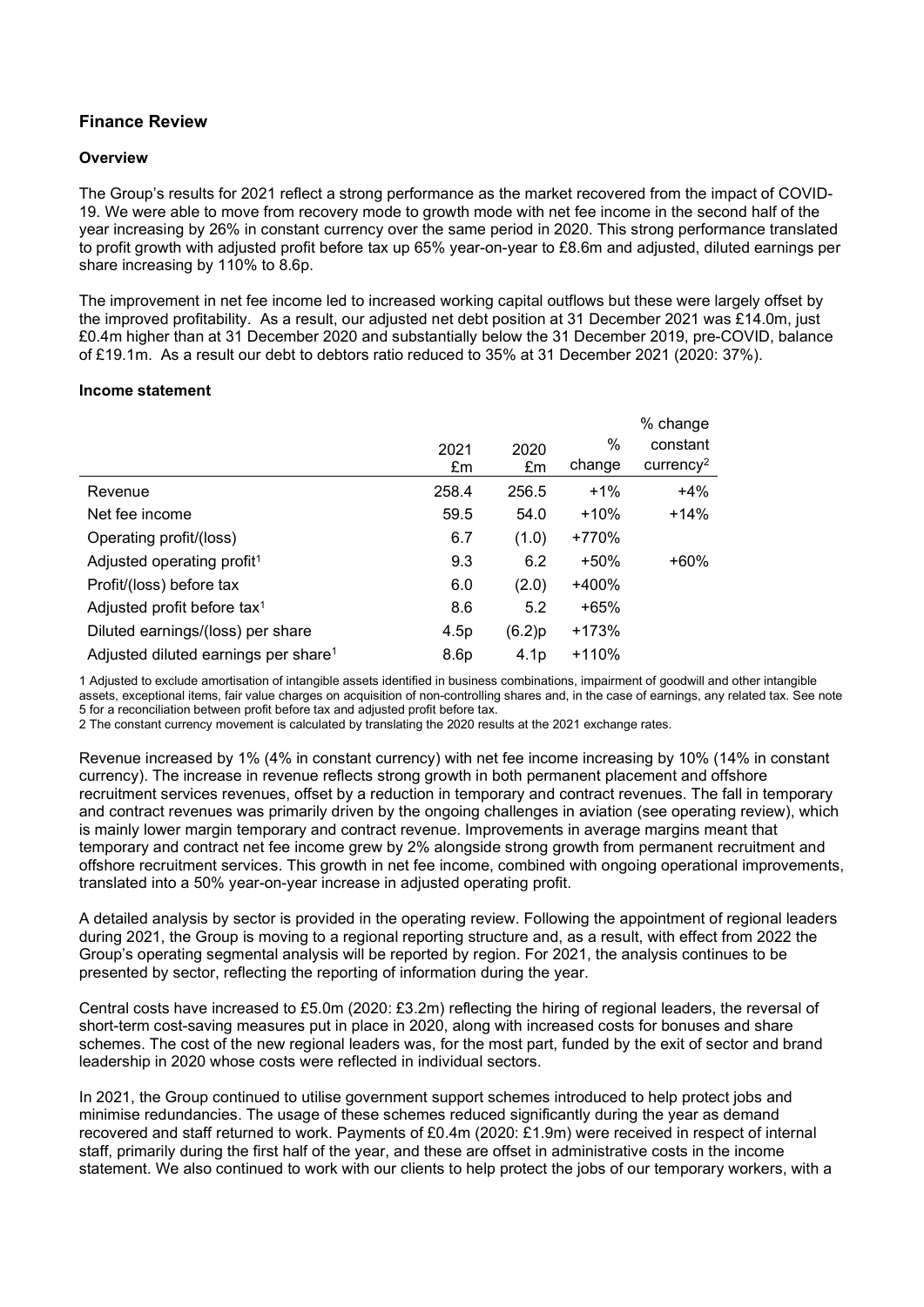further £0.5m (2020: £3.6m) of support offset against cost of sales in the income statement. Had the government schemes not been available, in most cases this would have resulted in those temporary assignments being ended.

Adjusted profit before tax has increased by 65% to £8.6m reflecting the increase in adjusted operating profit and lower net finance costs which in 2021 included interest credits following the settlement of tax audits. The reported profit before tax of £6.0m, increased significantly from a loss of £2.0m in 2020, reflects impairment charges on goodwill and other intangible assets of £1.2m (2020: £5.0m), and amortisation of intangible assets identified in business combinations of £1.4m (2020: £1.7m). 2020 also included exceptional costs of £0.2m and a fair value charge on acquisition of non-controlling shares of £0.3m for which there were no equivalent charges in 2021.

The impairment charges principally arose in our Professional sector where our operation providing pilots to the aviation industry has continued to be impacted by that industry's slow recovery from the pandemic. This is particularly the case in Asia where the majority of our clients are based. As a result, an impairment charge has been reflected for both goodwill and other intangible assets related to this operation. Further details are provided in notes 7 and 8.

The total tax charge for the year is £3.1m (2020: £1.2m), with the effective tax rate of 52% (2020: -60%) distorted by the mix of profits by jurisdiction and the non-deductible goodwill impairment charge. On an adjusted basis, the effective rate is 40% (2020: 46%). The effective tax rate is higher than the underlying tax rates due to a number of factors, including:

- the level of non-deductible expenses in the year (£0.4m);
- withholding taxes, dividend taxes, and deferred tax liabilities on unremitted earnings in respect of our overseas operations (£0.4m); and
- deferred tax assets not recognised for certain tax losses around the Group, net of prior year losses recognised in the period (£0.2m).

Adjusted, diluted earnings per share increased by 110% to 8.6p. This reflects the increase in adjusted profit before tax, along with a decrease in the proportion of profits allocated to non-controlling interests due to the performance in aviation, the acquisition of additional shares in our UK IT business in 2020, and the strong recovery in results seen across the Group. Reported diluted earnings per share was 4.5p (2020: loss per share 6.2p) reflecting the above and the reduction in the level of impairment charges compared to the prior year.

## Balance sheet

|                                      | 2021   | 2020   |
|--------------------------------------|--------|--------|
|                                      | £m     | £m     |
| Goodwill and other intangible assets | 39.8   | 43.0   |
| Trade and other receivables          | 50.5   | 44.9   |
| Cash and cash equivalents            | 21.1   | 20.8   |
| Right-of-use assets                  | 7.5    | 9.0    |
| Other assets                         | 5.0    | 4.4    |
| Assets                               | 123.9  | 122.1  |
|                                      |        |        |
| Trade and other payables             | (34.8) | (33.4) |
| Borrowings                           | (34.4) | (33.4) |
| Lease liabilities                    | (7.9)  | (9.4)  |
| Other liabilities                    | (4.5)  | (3.5)  |
| Liabilities                          | (81.6) | (79.7) |
|                                      |        |        |
| Net assets                           | 42.3   | 42.4   |

Goodwill and other intangible assets arise from the investments the Group has made. As at 31 December 2021 the balance was £39.8m (2020: £43.0m) with the movement from 2020 due to £1.6m of amortisation of intangible assets (2020: £1.8m), foreign exchange losses of £1.1m (2020: gains of £0.5m), impairment charges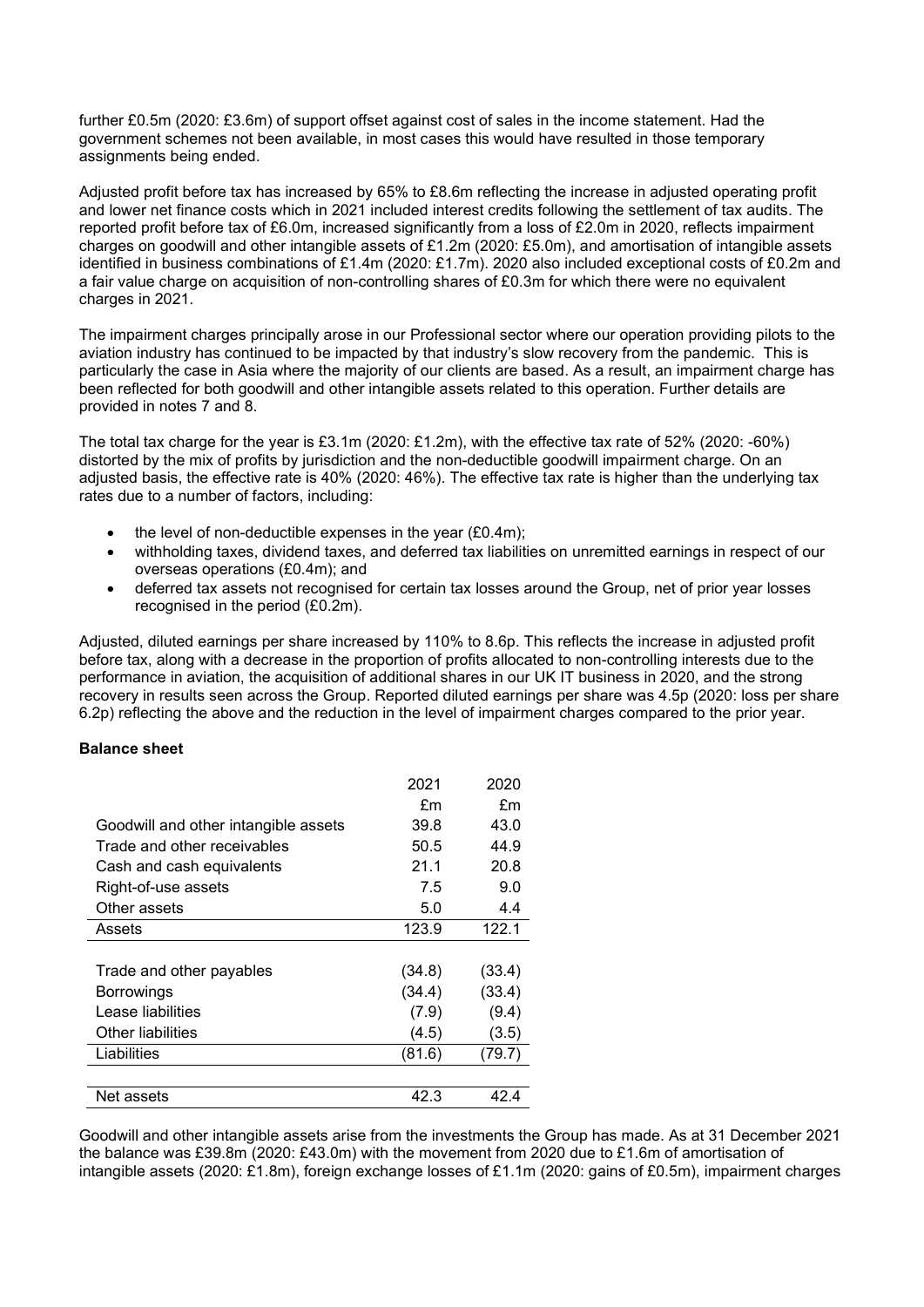of £1.2m (2020: £5.0m) and additions of £0.7m (2020: £0.3m). The increase in additions reflects the acceleration of the Group's investment in moving to a single front-office system.

Trade and other receivables include trade receivables of £39.5m (2020: £37.0m) with the increase from 2020 reflecting the improvement in trading. Average debtor days for the Group in 2021 were in line with the prior year at 48 (2020: 47), with debtor days at 31 December 2021 of 47 (2020: 47). The income statement includes a charge of £0.3m (2020: £0.6m) in respect of impairment losses on trade receivables.

Cash and borrowings are discussed in the financing section below.

#### Cash flow

The Group is typically highly cash generative with an historically strong correlation between pre-tax profits and cash flows. The Group measures its free cash flow as a key performance indicator and defines this as net cash from operating activities per the cash flow statement excluding cash flows related to pilot bond liabilities (see financing section below) and after deducting payments made under lease agreements.

|                                           | 2021  | 2020  |
|-------------------------------------------|-------|-------|
|                                           | £m    | £m    |
| Net cash inflow from operating activities |       |       |
| per cash flow statement                   | 7.9   | 14.2  |
| Cash flows related to pilot bonds         | 0.3   | 0.5   |
| Payments under lease agreements           | (5.6) | (6.2) |
| Free cash flow                            | 26    | 8.5   |
| Taxation                                  | 2.7   | 3.0   |
| Free cash flow (pre-tax)                  | 5.3   | 11.5  |

Free cash flow in 2021 is significantly lower than 2020 with the recovery in trading driving working capital outflows whereas 2020 reflected significant working capital inflows. These outflows were partially offset by the increase in profit. The cash flow also reflects settlement of £0.9m of liabilities deferred in 2020 under government deferral schemes. No further such amounts remain outstanding. The Group also presents a pretax free cash flow measure as tax payments in a global business can be volatile.

In 2021 the Group utilised its free cash flow as follows:

|                                                        | 2021  | 2020  |
|--------------------------------------------------------|-------|-------|
|                                                        | £m    | £m    |
| Free cash flow                                         | 2.6   | 8.5   |
| Acquisition of businesses (net of cash acquired)       |       | (0.1) |
| Purchase of shares in existing subsidiaries            | (0.6) | (1.5) |
| Purchase of property, plant and equipment and software | (1.7) | (0.7) |
| Dividends paid to owners of Empresaria Group plc       | (0.5) |       |
| Dividends paid to non-controlling interests            | (0.3) | (0.5) |
| Purchase of own shares in Employee Benefit Trust       | (0.2) | (0.2) |
| Other                                                  | 0.4   |       |
| (Increase)/decrease in adjusted net debt               | (0.4) | 5.5   |

The purchase of shares in existing subsidiaries mainly relates to the final payment in respect of the acquisition of shares in ConSol Partners in 2020.

Purchase of property, plant and equipment, and software of £1.7m reflects investments in the year including the provision of IT and other equipment to an additional 900 people in our Offshore Recruitment Services operations, the ongoing investment in a common front office system and the return to a more normalised level of capex in operations which cut back or delayed expenditure in 2020. Dividends paid to our shareholders were £0.5m (2020: nil) reflecting the reinstatement of the Group's dividend in 2021. The Group has continued to purchase Empresaria shares, transferring these into the Employee Benefit Trust to satisfy future share option exercises, and these purchases totalled £0.3m in 2021 (2020: £0.2m). Dividends paid to non-controlling interests were £0.3m (2020: £0.5m).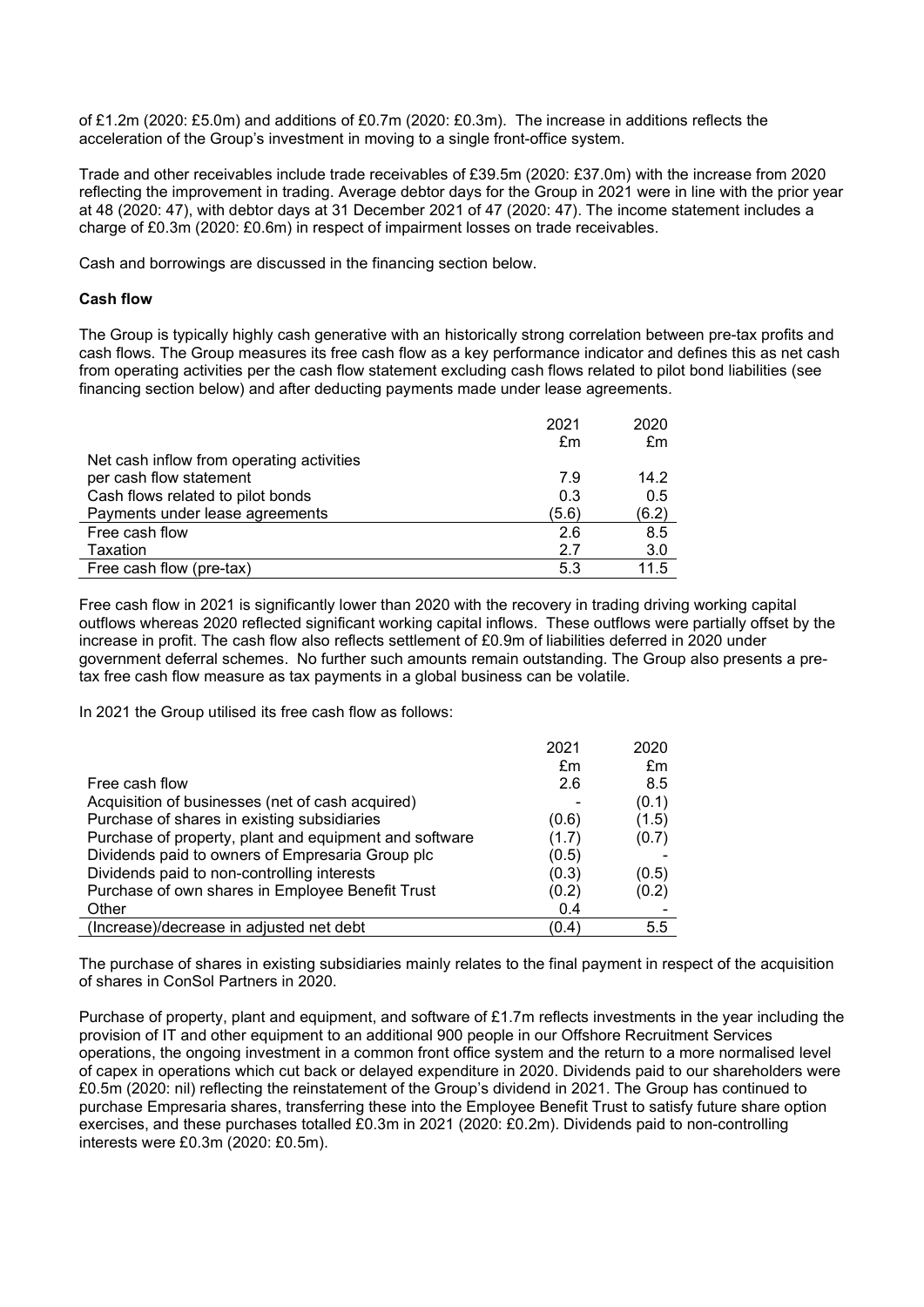## Financing

The Group's treasury function is managed centrally and the Group's financial risk management policies are set out in note 23 of the annual report.

|                           | 2021   | 2020   |
|---------------------------|--------|--------|
|                           | £m     | £m     |
| Cash and cash equivalents | 21.1   | 20.8   |
| Pilot bonds               | (0.7)  | (1.0)  |
| Adjusted cash             | 20.4   | 19.8   |
|                           |        |        |
| Overdraft facilities      | (18.2) | (22.1) |
| Invoice financing         | (4.6)  | (4.9)  |
| <b>Bank loans</b>         | (11.6) | (6.4)  |
| Total borrowings          | (34.4) | (33.4) |
|                           |        |        |
| Adjusted net debt         |        | 13.6   |

Adjusted net debt at 31 December 2021 increased slightly to £14.0m (2020: £13.6m) reflecting the cash flows discussed above. Adjusted net debt excludes cash of £0.7m (2020: £1.0m) held to match pilot bonds within our aviation business. Where required by the client, pilot bonds are taken at the start of the pilot's contract and are repayable to the pilot or the client during the course of the contract or if it ends early. There is no legal restriction over this cash, but given the requirement to repay it over a three-year period, and that to hold these is a client requirement, we exclude cash equal to the amount of the bonds when calculating our adjusted net debt measure. Movements in the level of bonds have no impact on our adjusted net debt measure.

During 2021, the month-end average adjusted net debt position was £14.8m (2020: £12.8m) with a high of £19.1m at 30 May (2020: £17.7m at 31 March) and a low of £11.1m at 30 September (2020: £8.9m at 30 June).

Our debt to debtors ratio (adjusted net debt as a percentage of trade receivables) has reduced to 35% (2020: 37%) with the small increase in net debt offset by an increase in trade receivables as a result of improved trading. We continue to be focused on managing our debt levels with the aim of lowering the debt to debtor ratio to 25%.

Total borrowings were £34.4m (2020: £33.4m) being bank overdrafts of £18.2m (2020: £22.1m), invoice financing of £4.6m (2020: £4.9m) and bank loans of £11.6m (2020: £6.4m). The Group's borrowings are principally held to fund working capital requirements and are mainly due within one year. As at 31 December 2021, £11.2m of borrowings are shown as non-current (2020: £1.2m) with the increase from 31 December 2020 reflecting the refinancing of the revolving credit facility during 2021.

The Group maintains a range of facilities to manage its working capital and financing requirements. At 31 December 2021 the Group had facilities totalling £55.5m (2020: £57.3m).

|                                                  | 2021 | 2020 |
|--------------------------------------------------|------|------|
|                                                  | £m   | £m   |
| UK facilities                                    |      |      |
| Overdrafts                                       | 10.0 | 10.0 |
| Revolving credit facility                        | 15.0 | 15.0 |
| Invoice financing facility                       | 10.0 | 10.0 |
| <b>Total UK facilities</b>                       | 35.0 | 35.0 |
| <b>Continental Europe facilities</b>             | 11.8 | 12.9 |
| Asia Pacific facilities                          | 2.4  | 3.2  |
| Americas facilities                              | 6.3  | 6.2  |
|                                                  | 55.5 | 57.3 |
| Undrawn facilities (excluding invoice financing) | 12.9 | 17.6 |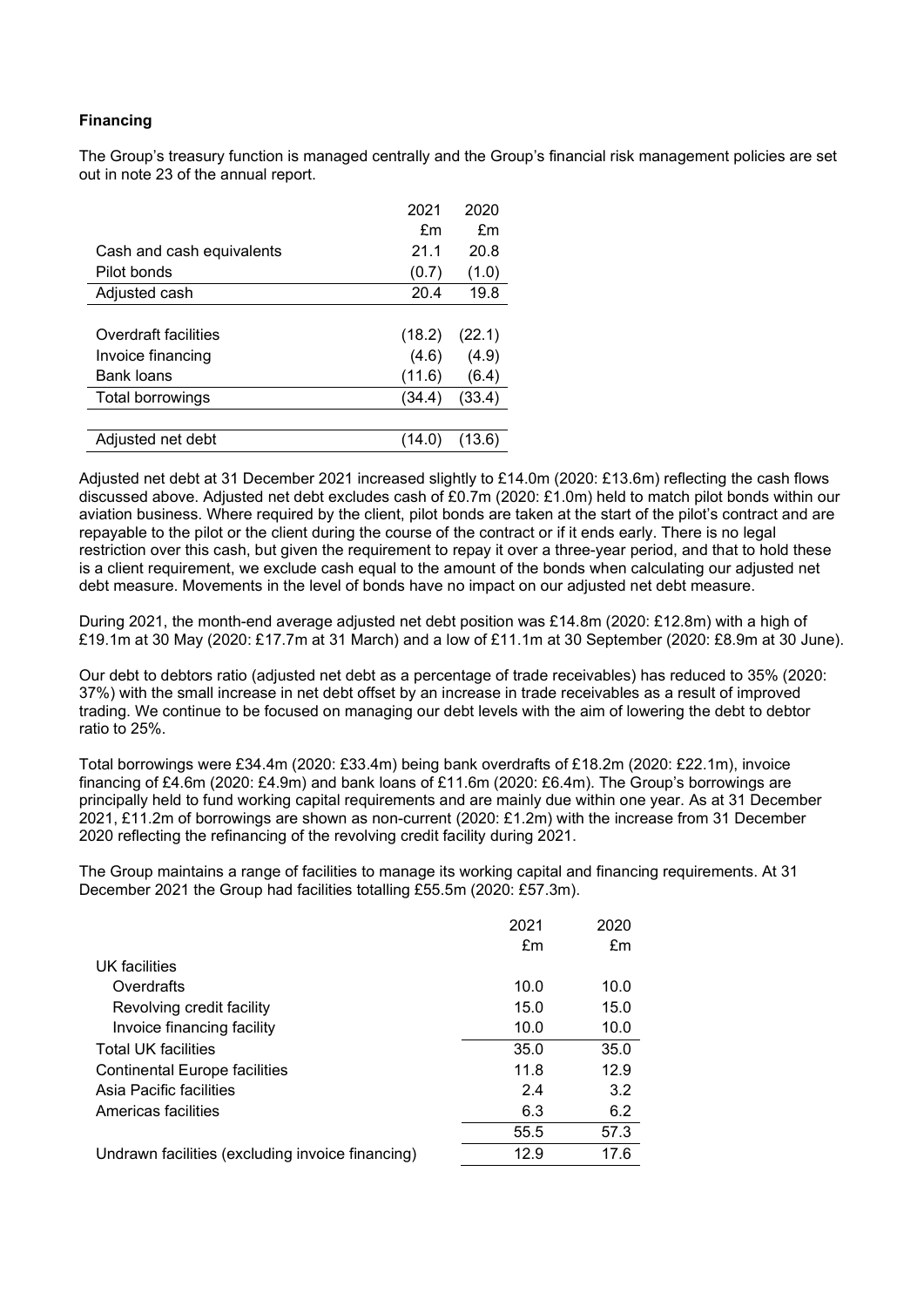In March 2021 the Group refinanced its £15m revolving credit facility at the same level for a term of 2.5 years expiring in September 2023. The renewal included an ongoing relaxation of covenants, first agreed during 2020, until March 2022. These covenants are tested on a quarterly basis and have been met throughout the period, even if measured against the covenants that will apply from March 2022. The covenants, and our performance against them as at 31 December 2021, are as follows:

|                  |                 | Target         |        |  |
|------------------|-----------------|----------------|--------|--|
|                  | Target          | (From 31 March |        |  |
| Covenant         | $(31$ Dec 2021) | 2022           | Actual |  |
| Net debt: EBITDA | $<$ 3.5 times   | $<$ 3.0 times  | 1.3    |  |
| Interest cover   | $>$ 3.0 times   | $>$ 4.0 times  | 15.7   |  |
| Debtor coverage  | $> 1.5$ times   | $> 1.75$ times | 3.5    |  |

#### Management equity

As highlighted in previous annual reports, the Group has moved away from issuing second generation equity schemes for incoming management and has put in place appropriate alternative incentive schemes. Existing shareholdings and commitments remain in place and continue to be reflected in these accounts.

Based on results for the year ended 31 December 2021, and using applicable valuation mechanisms in shareholders' agreements but ignoring any holding period requirements, the payment to acquire all those second generation shares not held by the Group would be approximately £0.4m were the maximum valuation multiples to apply. First generation shares are accounted for as non-controlling interests in the consolidated financial statements. Based on results for the year ended 31 December 2021 and using applicable valuation mechanisms in shareholders' agreements where these exist, or equivalent valuation mechanisms where they do not, the payment to acquire all those first generation shares not held by the Group would be approximately £8.7m.

There is no legal obligation on the Group to acquire the shares held by management at any time. Further information on the management equity scheme is provided in note 27 of the annual report.

During the year the Group acquired shares from management for total consideration of less than £0.1m. Further details are provided in note 6 of the annual report.

#### Dividend

During the year, the Group paid a dividend of 1.0p per share in respect of the year ended 31 December 2020. For the year ended 31 December 2021, the Board is proposing a dividend of 1.2p per share, an increase of 20%. Subject to shareholder approval at the Annual General Meeting, the dividend will be paid on 8 June 2022 to shareholders on the register on 13 May 2022.

#### Going concern

The Board has undertaken a recent and thorough review of the Group's budget, forecasts and associated risks and sensitivities, which included consideration of the potential ongoing impact of COVID-19. Given the business forecasts and early trading performance, the Group is expected to be able to continue in operational existence for the foreseeable future, being a period of at least 12 months from the date of approval of the accounts. As a result, the going concern basis continues to be appropriate in preparing the financial statements. Further details on going concern are found in note 1 of the annual report.

Tim Anderson Chief Financial Officer 16 March 2022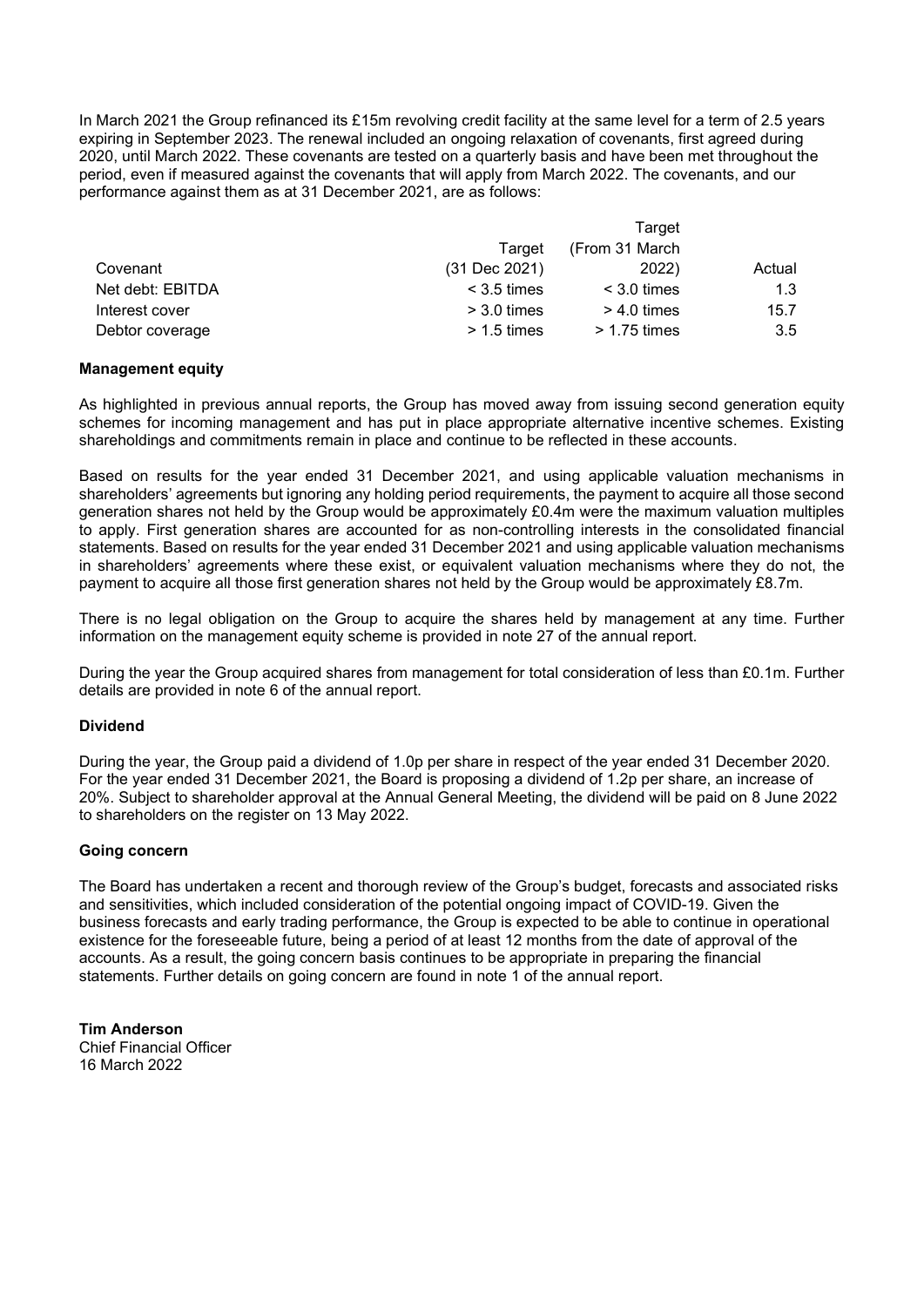# Consolidated income statement

|                                                                                                          |                         | 2021    | 2020    |
|----------------------------------------------------------------------------------------------------------|-------------------------|---------|---------|
|                                                                                                          | <b>Note</b>             | £m      | £m      |
| <b>Revenue</b>                                                                                           | $\mathbf{2}$            | 258.4   | 256.5   |
| Cost of sales                                                                                            |                         | (198.9) | (202.5) |
| Net fee income                                                                                           | $\mathbf{2}$            | 59.5    | 54.0    |
| Administrative costs (including £0.3m (2020: £0.6m) in respect of<br>trade receivable impairment losses) |                         | (50.2)  | (47.8)  |
| <b>Adjusted operating profit</b>                                                                         | $\overline{\mathbf{2}}$ | 9.3     | 6.2     |
| <b>Exceptional items</b>                                                                                 |                         |         | (0.2)   |
| Fair value charge on acquisition of non-controlling shares                                               |                         |         | (0.3)   |
| Impairment of goodwill                                                                                   | $\overline{7}$          | (0.9)   | (1.6)   |
| Impairment of other intangible assets                                                                    | 8                       | (0.3)   | (3.4)   |
| Amortisation of intangible assets identified in business<br>combinations                                 |                         |         |         |
|                                                                                                          | 8                       | (1.4)   | (1.7)   |
| <b>Operating profit/(loss)</b>                                                                           |                         | 6.7     | (1.0)   |
| Finance income                                                                                           | 3                       | 0.3     | 0.2     |
| Finance costs                                                                                            | 3                       | (1.0)   | (1.2)   |
| Net finance costs                                                                                        | 3                       | (0.7)   | (1.0)   |
| Profit/(loss) before tax                                                                                 |                         | 6.0     | (2.0)   |
| Taxation                                                                                                 | 4                       | (3.1)   | (1.2)   |
| Profit/(loss) for the year                                                                               |                         | 2.9     | (3.2)   |
| <b>Attributable to:</b>                                                                                  |                         |         |         |
| Owners of Empresaria Group plc                                                                           |                         | 2.3     | (3.1)   |
| Non-controlling interests                                                                                |                         | 0.6     | (0.1)   |
|                                                                                                          |                         | 2.9     | (3.2)   |
|                                                                                                          |                         | Pence   | Pence   |
| Earnings/(loss) per share                                                                                |                         |         |         |
| <b>Basic</b>                                                                                             | 6                       | 4.6     | (6.2)   |
| <b>Diluted</b>                                                                                           | 6                       | 4.5     | (6.2)   |

Details of adjusted earnings per share are shown in note 6.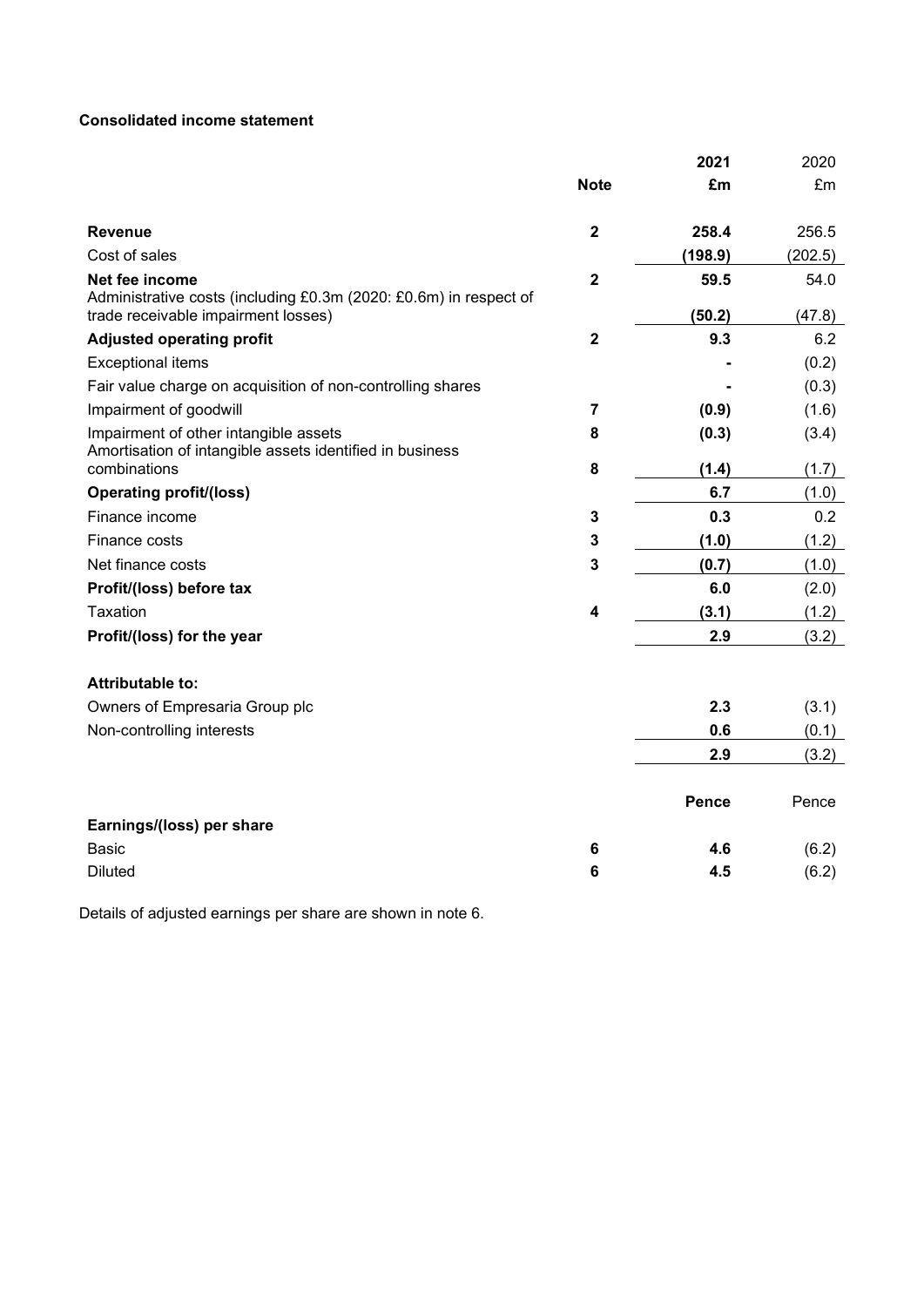# Consolidated statement of comprehensive income

|                                                                                                                                                           | 2021  | 2020  |
|-----------------------------------------------------------------------------------------------------------------------------------------------------------|-------|-------|
|                                                                                                                                                           | £m    | £m    |
| Profit/(loss) for the year                                                                                                                                | 2.9   | (3.2) |
| Other comprehensive income                                                                                                                                |       |       |
| Items that may be reclassified subsequently to the income statement:                                                                                      |       |       |
| Exchange differences on translation of foreign operations                                                                                                 | (1.7) | 0.4   |
| Items that will not be reclassified to the income statement:<br>Exchange differences on translation of non-controlling interests in<br>foreign operations | (0.6) | (0.1) |
|                                                                                                                                                           |       |       |
| Other comprehensive (loss)/income for the year                                                                                                            | (2.3) | 0.3   |
| Total comprehensive income/(loss) for the year                                                                                                            | 0.6   | (2.9) |
| Attributable to:                                                                                                                                          |       |       |
| Owners of Empresaria Group plc                                                                                                                            | 0.6   | (2.7) |
| Non-controlling interests                                                                                                                                 |       | (0.2) |
|                                                                                                                                                           | 0.6   | (2.9) |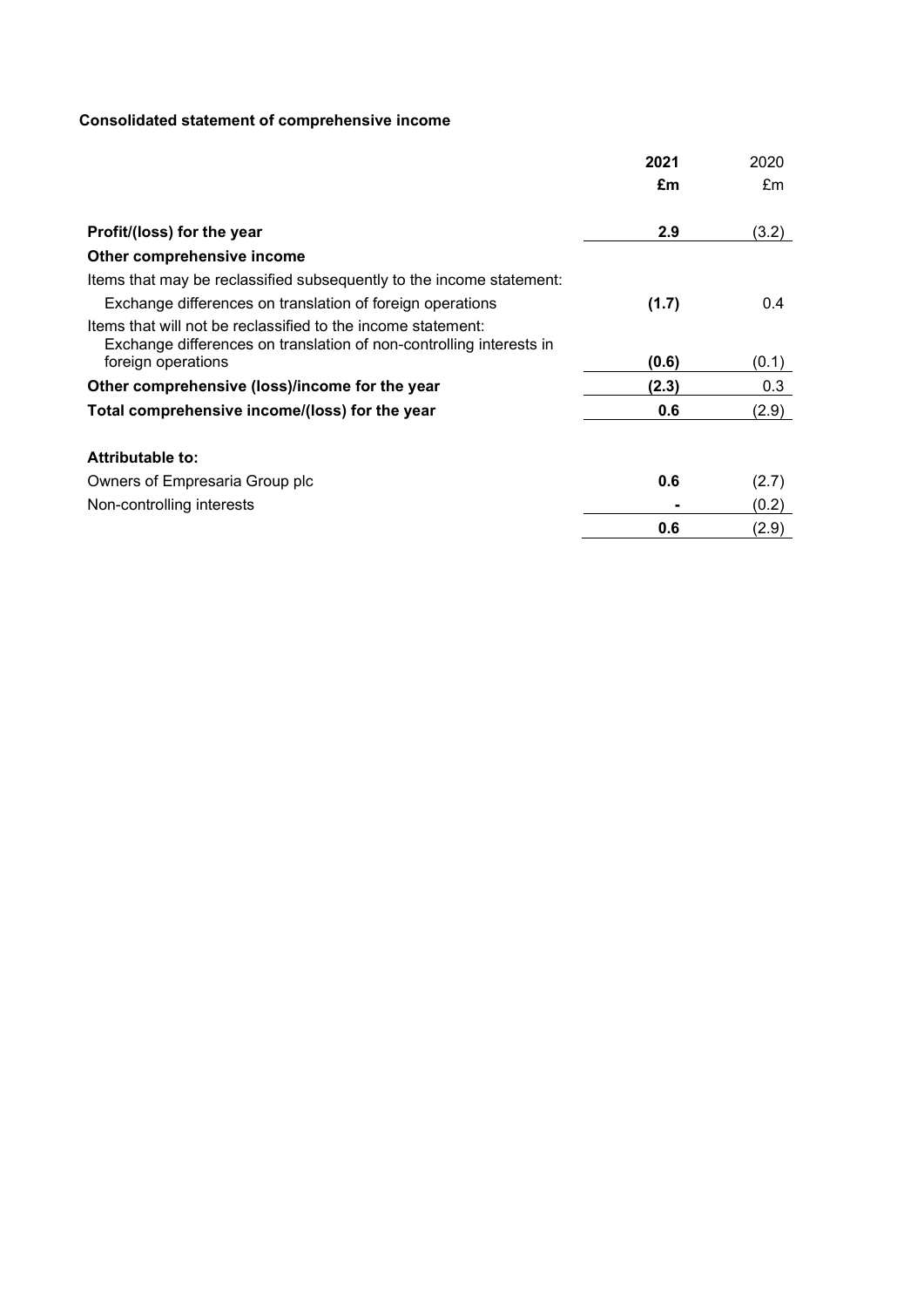# Consolidated balance sheet

|                                                       |                  | 2021   | 2020   |
|-------------------------------------------------------|------------------|--------|--------|
|                                                       | <b>Note</b>      | £m     | £m     |
| <b>Non-current assets</b>                             |                  |        |        |
| Property, plant and equipment                         |                  | 1.6    | 1.6    |
| Right-of-use assets                                   |                  | 7.5    | 9.0    |
| Goodwill                                              | 7                | 30.5   | 32.5   |
| Other intangible assets                               | 8                | 9.3    | 10.5   |
| Deferred tax assets                                   |                  | 3.4    | 2.8    |
|                                                       |                  | 52.3   | 56.4   |
| <b>Current assets</b>                                 |                  |        |        |
| Trade and other receivables                           | $\boldsymbol{9}$ | 50.5   | 44.9   |
| Cash and cash equivalents                             |                  | 21.1   | 20.8   |
|                                                       |                  | 71.6   | 65.7   |
| <b>Total assets</b>                                   |                  | 123.9  | 122.1  |
|                                                       |                  |        |        |
| <b>Current liabilities</b>                            |                  |        |        |
| Trade and other payables                              | 10               | 34.8   | 33.4   |
| <b>Current tax liabilities</b>                        |                  | 1.9    | 1.1    |
| <b>Borrowings</b>                                     | 11               | 23.2   | 32.2   |
| Lease liabilities                                     |                  | 4.6    | 5.3    |
|                                                       |                  | 64.5   | 72.0   |
| <b>Non-current liabilities</b>                        |                  |        |        |
| <b>Borrowings</b>                                     | 11               | 11.2   | 1.2    |
| Lease liabilities                                     |                  | 3.3    | 4.1    |
| Deferred tax liabilities                              |                  | 2.6    | 2.4    |
|                                                       |                  | 17.1   | 7.7    |
| <b>Total liabilities</b>                              |                  | 81.6   | 79.7   |
| <b>Net assets</b>                                     |                  | 42.3   | 42.4   |
|                                                       |                  |        |        |
| <b>Equity</b>                                         |                  |        |        |
| Share capital                                         |                  | 2.5    | 2.4    |
| Share premium account                                 |                  | 22.4   | 22.4   |
| Merger reserve                                        |                  | 0.9    | 0.9    |
| Retranslation reserve                                 |                  | 2.5    | 4.2    |
| Equity reserve                                        |                  | (10.2) | (10.2) |
| Other reserves                                        |                  | (0.6)  | (0.6)  |
| Retained earnings                                     |                  | 19.9   | 18.1   |
| Equity attributable to owners of Empresaria Group plc |                  | 37.4   | 37.2   |
| <b>Non-controlling interests</b>                      |                  | 4.9    | 5.2    |
| <b>Total equity</b>                                   |                  | 42.3   | 42.4   |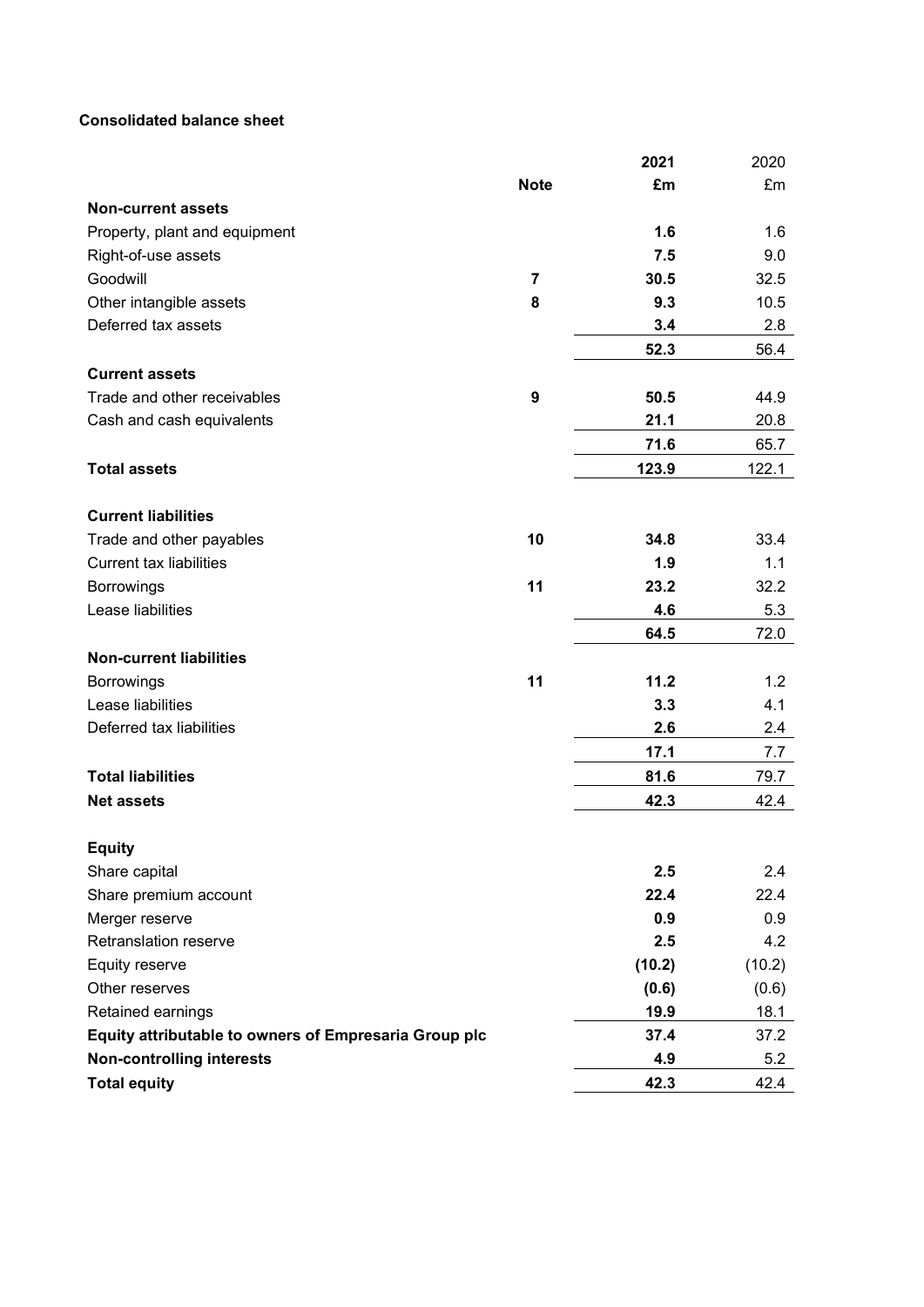# Consolidated statement of changes in equity

|                                             | Equity attributable to owners of Empresaria Group plc |                                   |                         |                                |                         |                         |                            |                |                                        |                       |
|---------------------------------------------|-------------------------------------------------------|-----------------------------------|-------------------------|--------------------------------|-------------------------|-------------------------|----------------------------|----------------|----------------------------------------|-----------------------|
|                                             | Share<br>capital<br>£m                                | Share<br>premium<br>account<br>£m | Merger<br>reserve<br>£m | Retranslation<br>reserve<br>£m | Equity<br>reserve<br>£m | Other<br>reserves<br>£m | Retained<br>earnings<br>£m | Total<br>£m    | Non-<br>controlling<br>interests<br>£m | Total<br>equity<br>£m |
| At 31 December 2019                         | 2.4                                                   | 22.4                              | 0.9                     | 4.0                            | (9.8)                   | (0.6)                   | 21.4                       | 40.7           | 7.3                                    | 48.0                  |
| Loss for the year                           |                                                       |                                   |                         |                                |                         |                         | (3.1)                      | (3.1)          | (0.1)                                  | (3.2)                 |
| Exchange differences on                     |                                                       |                                   |                         |                                |                         |                         |                            |                |                                        |                       |
| translation of foreign operations           |                                                       |                                   |                         | 0.2                            |                         | 0.2                     |                            | 0.4            | (0.1)                                  | 0.3                   |
| Total comprehensive loss for the            |                                                       |                                   |                         |                                |                         |                         |                            |                |                                        |                       |
| vear                                        |                                                       |                                   |                         | 0.2                            |                         | 0.2                     | (3.1)                      | (2.7)          | (0.2)                                  | (2.9)                 |
| Dividend paid to non-controlling            |                                                       |                                   |                         |                                |                         |                         |                            |                |                                        |                       |
| interests                                   |                                                       |                                   |                         |                                |                         |                         |                            |                | (0.5)                                  | (0.5)                 |
| Acquisition of non-controlling              |                                                       |                                   |                         |                                |                         |                         |                            |                |                                        |                       |
| shares                                      |                                                       |                                   |                         |                                | (0.4)                   |                         |                            | (0.4)          | (1.4)                                  | (1.8)                 |
| Purchase of own shares in                   |                                                       |                                   |                         |                                |                         |                         |                            |                |                                        |                       |
| <b>Employee Benefit Trust</b>               |                                                       |                                   |                         |                                |                         | (0.2)                   | (0.2)                      | (0.2)<br>(0.2) | $\overline{\phantom{a}}$               | (0.2)<br>(0.2)        |
| Share-based payments<br>At 31 December 2020 | 2.4                                                   | 22.4                              | 0.9                     | 4.2                            | (10.2)                  | (0.6)                   | 18.1                       | 37.2           | 5.2                                    | 42.4                  |
| Profit for the year                         | $\blacksquare$                                        |                                   |                         |                                |                         | $\blacksquare$          | 2.3                        | 2.3            | 0.6                                    | 2.9                   |
| Exchange differences on                     |                                                       |                                   |                         |                                |                         |                         |                            |                |                                        |                       |
| translation of foreign operations           |                                                       |                                   |                         | (1.7)                          |                         |                         |                            | (1.7)          | (0.6)                                  | (2.3)                 |
| Total comprehensive income for              |                                                       |                                   |                         |                                |                         |                         |                            |                |                                        |                       |
| the year                                    |                                                       |                                   |                         | (1.7)                          |                         |                         | 2.3                        | 0.6            |                                        | 0.6                   |
| Dividend paid to owners of                  |                                                       |                                   |                         |                                |                         |                         |                            |                |                                        |                       |
| Empresaria Group plc (see note              |                                                       |                                   |                         |                                |                         |                         |                            |                |                                        |                       |
| 13)                                         |                                                       |                                   |                         |                                |                         |                         | (0.5)                      | (0.5)          |                                        | (0.5)                 |
| Dividend paid to non-controlling            |                                                       |                                   |                         |                                |                         |                         |                            |                |                                        |                       |
| interests                                   |                                                       |                                   |                         |                                |                         |                         |                            |                | (0.3)                                  | (0.3)                 |
| Purchase of own shares in                   |                                                       |                                   |                         |                                |                         |                         |                            |                |                                        |                       |
| <b>Employee Benefit Trust</b>               |                                                       |                                   |                         |                                |                         |                         | (0.3)                      | (0.3)          | $\blacksquare$                         | (0.3)                 |
| Exercise of share options                   | 0.1                                                   |                                   |                         |                                |                         | (0.3)                   | 0.3                        | 0.1            |                                        | 0.1                   |
| Share-based payments                        |                                                       |                                   |                         |                                |                         | 0.3                     |                            | 0.3            |                                        | 0.3                   |
| At 31 December 2021                         | 2.5                                                   | 22.4                              | 0.9                     | 2.5                            | (10.2)                  | (0.6)                   | 19.9                       | 37.4           | 4.9                                    | 42.3                  |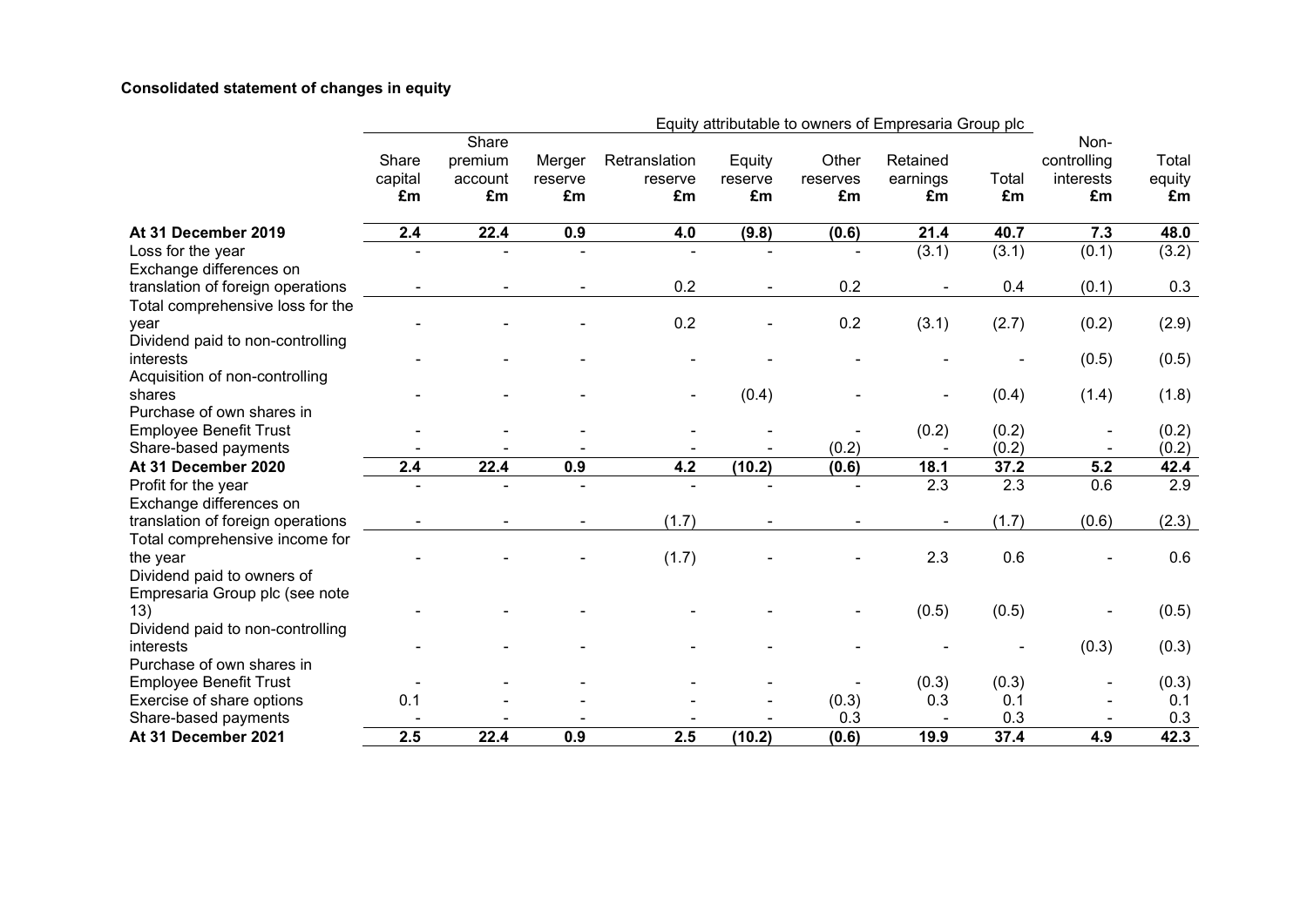# Consolidated cash flow statement

|                                                                                     | 2021         | 2020          |
|-------------------------------------------------------------------------------------|--------------|---------------|
|                                                                                     | £m           | £m            |
| Profit/(loss) for the year                                                          | 2.9          | (3.2)         |
| Adjustments for:                                                                    |              |               |
| Depreciation of property, plant and equipment, and software amortisation            | 1.0          | 1.1           |
| Depreciation of right-of-use assets                                                 | 5.3          | 6.3           |
| Fair value charge on acquisition of non-controlling shares                          |              | 0.3           |
| Impairment of goodwill                                                              | 0.9          | 1.6           |
| Impairment of other intangible assets                                               | 0.3          | 3.4           |
| Amortisation of intangible assets identified in business combinations               | 1.4          | 1.7           |
| Share-based payments                                                                | 0.3          | (0.2)         |
| Net finance costs                                                                   | 0.7          | 1.0           |
| Taxation                                                                            | 3.1          | 1.2           |
|                                                                                     | 15.9         | 13.2          |
| (Increase)/decrease in trade and other receivables                                  | (8.2)        | 10.9          |
| Increase/(decrease) in trade and other payables (including pilot bonds              |              |               |
| outflow of £0.3m (2020: outflow of £0.5m))<br><b>Cash generated from operations</b> | 3.5<br>11.2  | (5.8)<br>18.3 |
|                                                                                     |              |               |
| Interest paid                                                                       | (0.9)        | (1.1)         |
| Income taxes paid                                                                   | (2.7)        | (3.0)         |
| Net cash inflow from operating activities                                           | 7.6          | 14.2          |
|                                                                                     |              |               |
| Cash flows from investing activities                                                |              |               |
| Consideration paid for business acquisitions (net of cash acquired)                 |              | (0.1)         |
| Purchase of property, plant and equipment, and software<br>Finance income           | (1.7)<br>0.3 | (0.7)         |
|                                                                                     |              | $0.2\,$       |
| Net cash outflow investing activities                                               | (1.4)        | (0.6)         |
| <b>Cash flows from financing activities</b>                                         |              |               |
| (Decrease)/increase in overdrafts                                                   | (3.3)        | 3.8           |
| Proceeds from bank loans                                                            | 5.5          | 1.8           |
| Repayment of bank loans                                                             | (0.2)        | (5.7)         |
| Decrease in invoice financing                                                       |              | (2.0)         |
| Payment of obligations under leases                                                 | (5.3)        | (6.2)         |
| Purchase of shares in existing subsidiaries                                         | (0.6)        | (1.5)         |
| Purchase of own shares in Employee Benefit Trust                                    | (0.3)        | (0.2)         |
| Dividends paid to owners of Empresaria Group plc                                    | (0.5)        |               |
| Dividends paid to non-controlling interests                                         | (0.3)        | (0.5)         |
| Net cash outflow from financing activities                                          | (5.0)        | (10.5)        |
|                                                                                     |              |               |
| Net increase in cash and cash equivalents                                           | 1.2          | 3.1           |
| Foreign exchange movements                                                          | (0.9)        | 0.1           |
| Cash and cash equivalents at beginning of the year                                  | 20.8         | 17.6          |
| Cash and cash equivalents at end of the year                                        | 21.1         | 20.8          |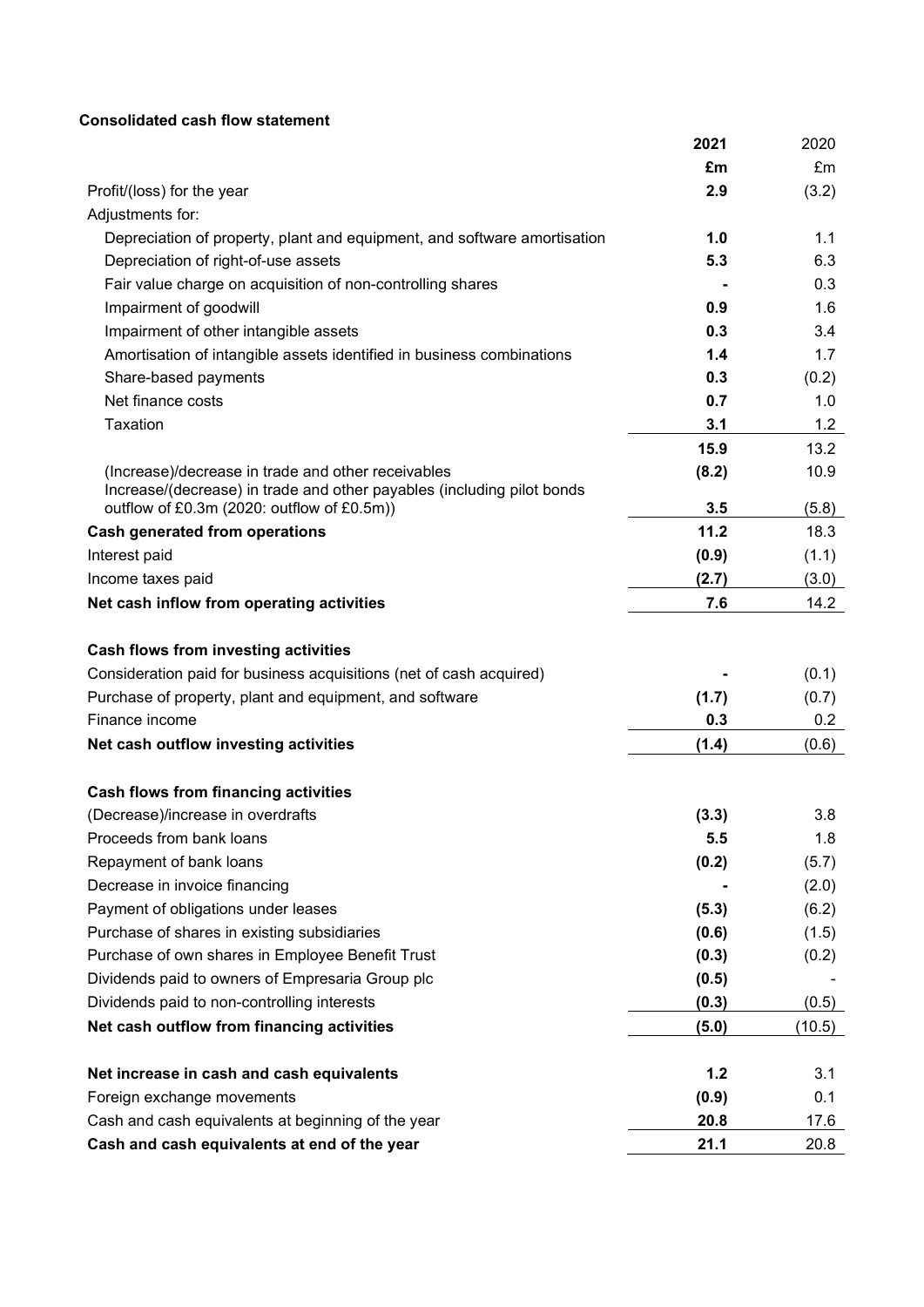|                                                               | 2021   | 2020   |
|---------------------------------------------------------------|--------|--------|
|                                                               | £m     | £m     |
| Bank overdrafts at beginning of the year                      | (22.1) | (17.9) |
| Decrease/(increase) in the year                               | 3.3    | (3.8)  |
| Foreign exchange movements                                    | 0.6    | (0.4)  |
| Bank overdrafts at end of the year                            | (18.2) | (22.1) |
| Cash, cash equivalents and bank overdrafts at end of the year | 2.9    | (1.3)  |

#### 1 Basis of preparation and general information

The financial information has been abridged from the audited financial information for the year ended 31 December 2021.

The financial information set out above does not constitute the Company's consolidated statutory accounts for the years ended 31 December 2021 or 2020, but is derived from those accounts. Statutory accounts for 2020 have been delivered to the Registrar of Companies and those for 2021 will be delivered following the Company's Annual General Meeting. The Auditors have reported on those accounts; their reports were unqualified, did not draw attention to any matters by way of emphasis without qualifying their reports and did not contain statements under s498(2) or (3) Companies Act 2006 or equivalent preceding legislation.

Accounting policies have been applied consistently with those set out in the 2020 financial statements, as amended when relevant to reflect the adoption of new standards, amendments and interpretations which became effective in the year. During 2021 no new standards, amendments or interpretations had a significant impact on the financial statements.

While the financial information included in this preliminary announcement has been prepared in accordance with the recognition and measurement criteria of UK-adopted international Accounting Standards, this announcement does not itself contain sufficient financial information to comply with UK-adopted international Accounting Standards. The Group will be publishing full financial statements that comply with UK-adopted international Accounting Standards in April 2022.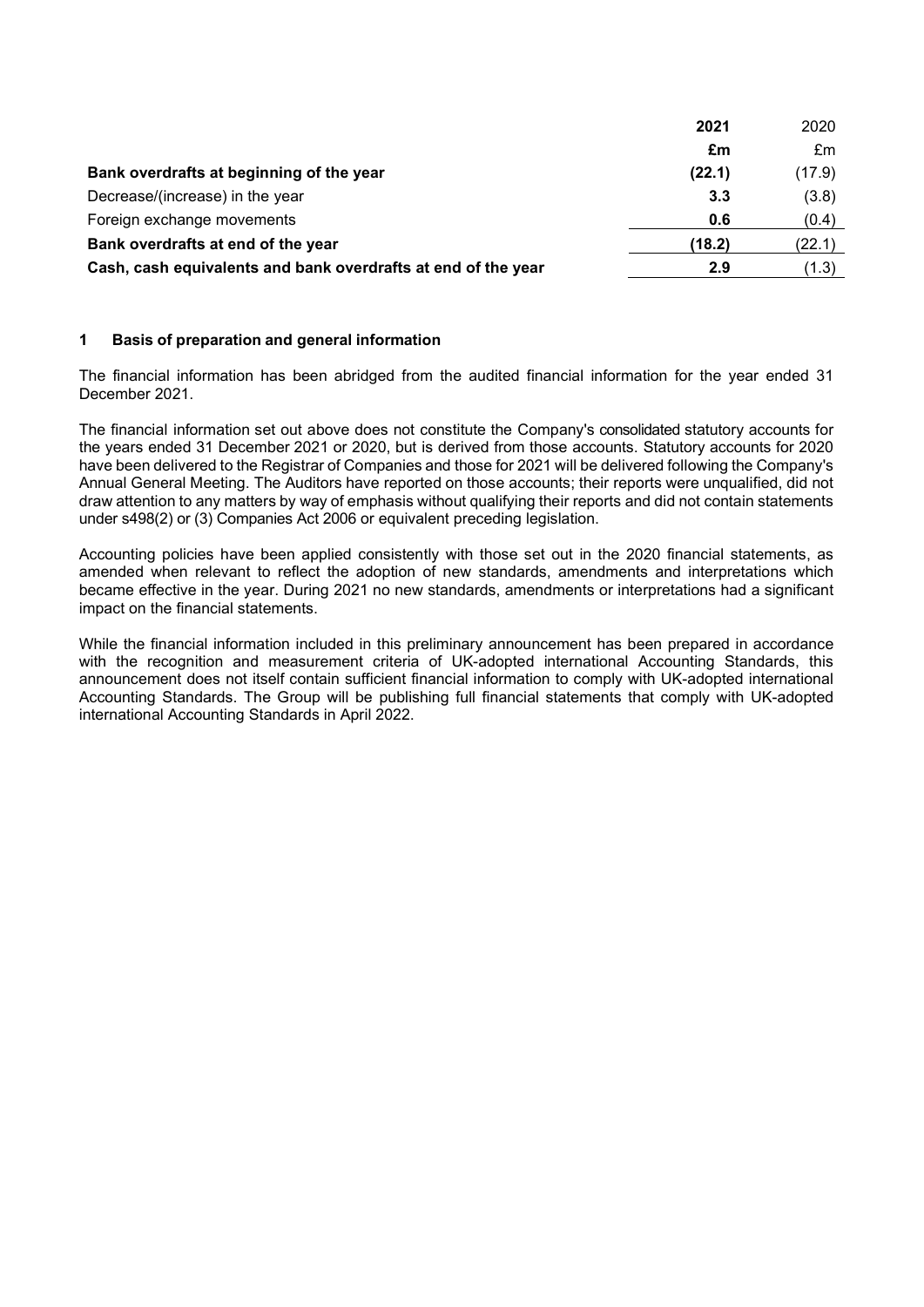## 2 Segment and revenue analysis

Information reported to the Group's Executive Committee, considered to be the chief operating decision maker of the Group for the purpose of resource allocation and assessment of segment performance, is based on the Group's six operating sectors. Following the appointment of regional leaders during 2021, the Group is moving to a regional reporting structure. As a result, with effect from 2022 the Group's operating segmental analysis will be reported by region. For 2021, the analysis continues to be by sector, reflecting the reporting of information during the year.

The Group has one principal activity, the provision of staffing and recruitment services, delivered across a number of service lines, being permanent placement, temporary and contract placement, and offshore recruitment services.

The analysis of the Group's results by sector is set out below:

|                                        |                | 2021              |                                        |                          | 2020              |                                 |
|----------------------------------------|----------------|-------------------|----------------------------------------|--------------------------|-------------------|---------------------------------|
|                                        | <b>Revenue</b> | Net fee<br>income | <b>Adjusted</b><br>operating<br>profit | Revenue                  | Net fee<br>income | Adjusted<br>operating<br>profit |
|                                        | £m             | £m                | £m                                     | £m                       | £m                | £m                              |
| Professional                           | 45.6           | 17.6              | 1.3                                    | 55.3                     | 15.4              | 0.2                             |
| IT                                     | 37.5           | 13.3              | 3.0                                    | 41.8                     | 12.7              | 1.8                             |
| Healthcare<br>Property, Construction & | 26.9           | 4.2               | 1.4                                    | 13.2                     | 2.5               | 0.4                             |
| Engineering                            | 3.4            | 0.7               | (0.1)                                  | 3.6                      | 0.7               | (0.2)                           |
| Commercial                             | 131.0          | 17.2              | 4.6                                    | 132.3                    | 17.2              | 4.6                             |
| <b>Offshore Recruitment Services</b>   | 15.3           | 7.7               | 4.1                                    | 10.9                     | 6.1               | 2.6                             |
| Central costs                          |                |                   | (5.0)                                  | $\overline{\phantom{a}}$ |                   | (3.2)                           |
| Intragroup eliminations                | (1.3)          | (1.2)             |                                        | (0.6)                    | (0.6)             |                                 |
|                                        | 258.4          | 59.5              | 9.3                                    | 256.5                    | 54.0              | 6.2                             |

## 3 Finance income and costs

|                               | 2021  | 2020  |
|-------------------------------|-------|-------|
|                               | £m    | £m    |
| <b>Finance income</b>         |       |       |
| Bank interest receivable      | 0.3   | 0.2   |
|                               | 0.3   | 0.2   |
| <b>Finance costs</b>          |       |       |
| Invoice financing             | (0.1) | (0.1) |
| Bank loans and overdrafts     | (0.7) | (0.5) |
| Interest on lease liabilities | (0.3) | (0.4) |
| Interest on tax payments      | 0.1   | (0.2) |
|                               | (1.0) | (1.2) |
|                               |       |       |
| <b>Net finance costs</b>      | (0.7) | (1.0) |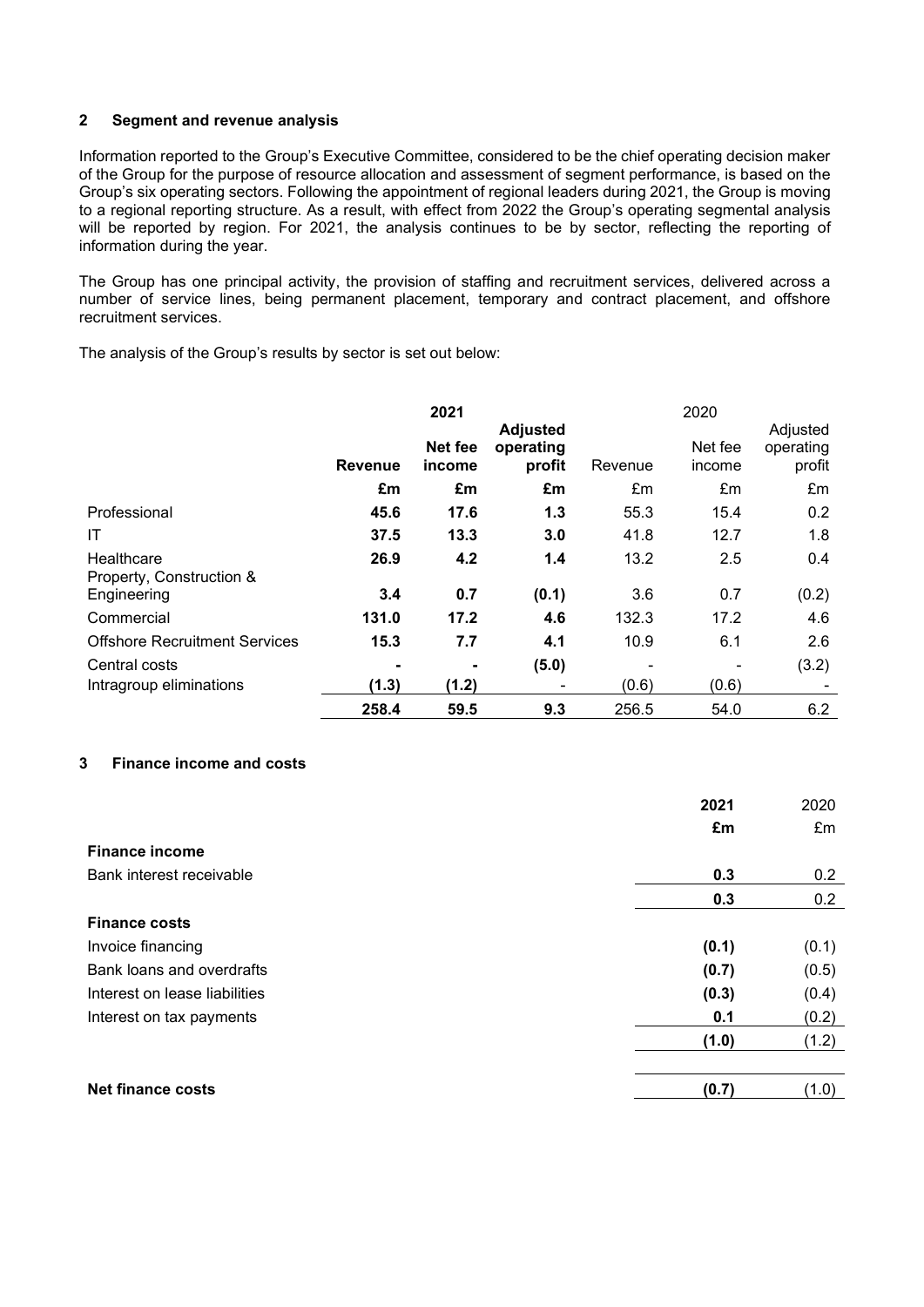# 4 Taxation

The tax expense for the year is as follows:

|                                                                            | 2021  | 2020  |
|----------------------------------------------------------------------------|-------|-------|
|                                                                            | £m    | £m    |
| <b>Current tax</b>                                                         |       |       |
| Current year income tax expense                                            | 3.7   | 2.9   |
| Adjustment in respect of prior years                                       | (0.1) | (0.1) |
| Total current tax expense                                                  | 3.6   | 2.8   |
| Deferred tax                                                               |       |       |
| Deferred tax credit - on origination and reversal of temporary differences | (0.5) | (1.6) |
| Total income tax expense in the income statement                           | 3.1   | 1.2   |

# 5 Reconciliation of adjusted profit before tax to profit before tax

|                                                                       | 2021 | 2020  |
|-----------------------------------------------------------------------|------|-------|
|                                                                       | £m   | £m    |
| Profit/(loss) before tax                                              | 6.0  | (2.0) |
| <b>Exceptional items</b>                                              |      | 0.2   |
| Fair value charge on acquisition of non-controlling shares            |      | 0.3   |
| Impairment of goodwill                                                | 0.9  | 1.6   |
| Impairment of other intangible assets                                 | 0.3  | 3.4   |
| Amortisation of intangible assets identified in business combinations | 1.4  | 1.7   |
| Adjusted profit before tax                                            | 8.6  | 5.2   |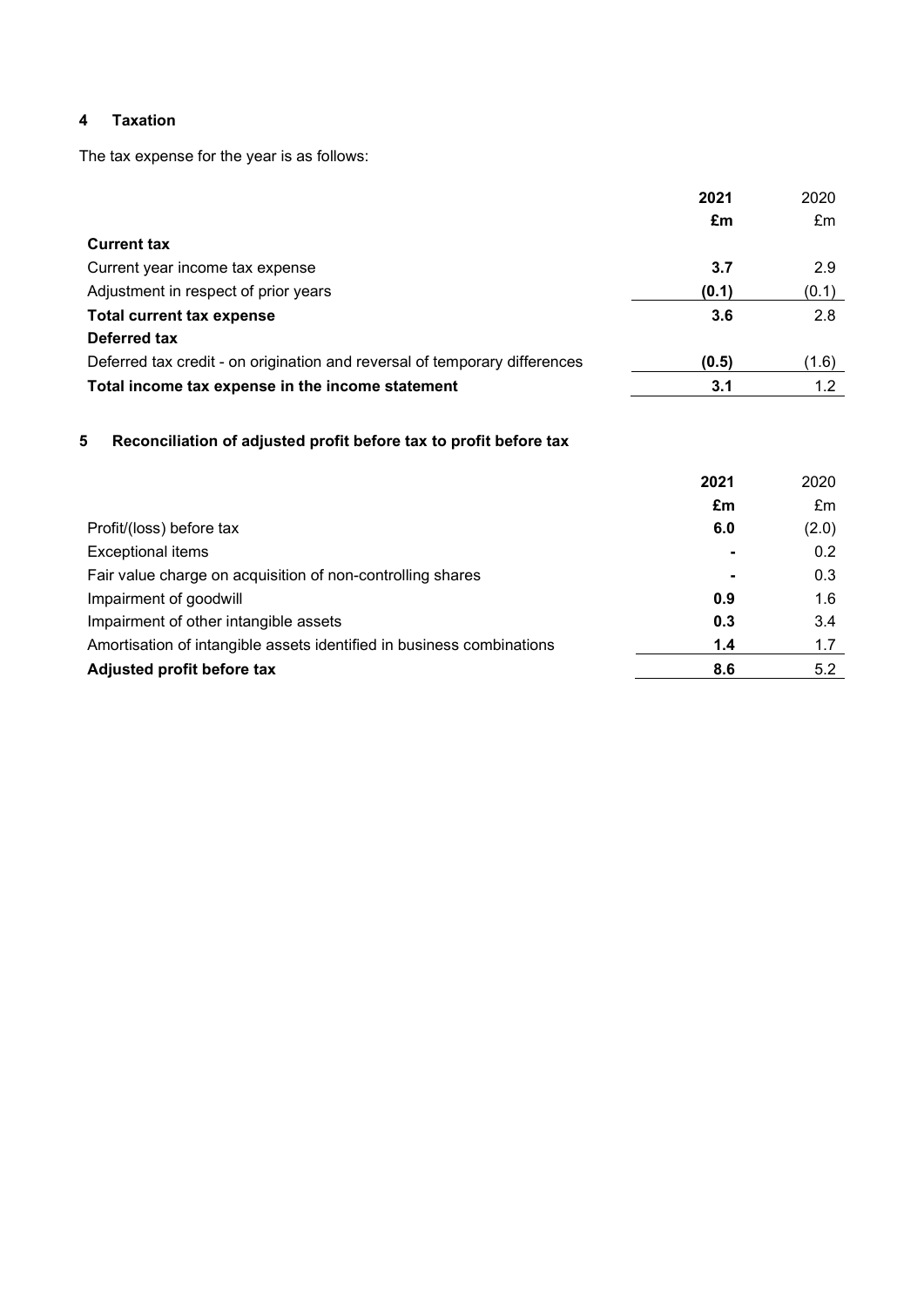## 6 Earnings per share

Basic earnings per share is assessed by dividing the earnings attributable to the owners of Empresaria Group plc by the weighted average number of shares in issue during the year. Diluted earnings per share is calculated as for basic earnings per share but adjusting the weighted average number of shares for the diluting impact of shares that could potentially be issued. For 2021 and 2020 these are all related to share options. Reconciliations between basic and diluted measures are given below.

The Group also presents adjusted earnings per share which it considers to be a key measure of the Group's performance. A reconciliation of earnings to adjusted earnings is provided below.

|                                                                       | 2021  | 2020  |
|-----------------------------------------------------------------------|-------|-------|
|                                                                       | £m    | £m    |
| Earnings attributable to owners of Empresaria Group plc               | 2.3   | (3.1) |
| Adjustments:                                                          |       |       |
| <b>Exceptional items</b>                                              |       | 0.2   |
| Fair value charge on acquisition of non-controlling shares            |       | 0.3   |
| Impairment of goodwill                                                | 0.9   | 1.6   |
| Impairment of other intangible assets                                 | 0.3   | 3.4   |
| Amortisation of intangible assets identified in business combinations | 1.4   | 1.7   |
| Tax on the above                                                      | (0.3) | (1.2) |
| Non-controlling interests in respect of the above                     | (0.2) | (0.8) |
| <b>Adjusted earnings</b>                                              | 4.4   | 2.1   |

| Number of shares                           | <b>Millions</b> | Millions |
|--------------------------------------------|-----------------|----------|
| Weighted average number of shares- basic   | 49.8            | 50.3     |
| Dilution effect of share options           | 1.6             | 1.3      |
| Weighted average number of shares- diluted | 51.4            | 51.6     |

| <b>Earnings per share</b>        | <b>Pence</b> | Pence |
|----------------------------------|--------------|-------|
| Basic                            | 4.6          | (6.2) |
| Dilution effect of share options | (0.1)        |       |
| <b>Diluted</b>                   | 4.5          | (6.2) |
|                                  |              |       |
| Adjusted earnings per share      | Pence        | Pence |
| Basic                            | 8.8          | 4.2   |
| Dilution effect of share options | (0.2)        | (0.1) |
| <b>Diluted</b>                   | 8.6          | 4.1   |

In 2020, all share options were antidilutive for the purpose of assessing diluted earnings per share in accordance with IAS 33 Earnings Per Share. As such, diluted earnings per share and basic earnings per share were equal. As these options are nil-cost options these were reflected as dilutive in assessing adjusted, diluted earnings per share presented above.

The weighted average number of shares (basic) has been calculated as the weighted average number of shares in issue during the year plus the number of share options already vested less the weighted average number of shares held by the Empresaria Employee Benefit Trust. The Trustees have waived their rights to dividends on the shares held by the Empresaria Employee Benefit Trust.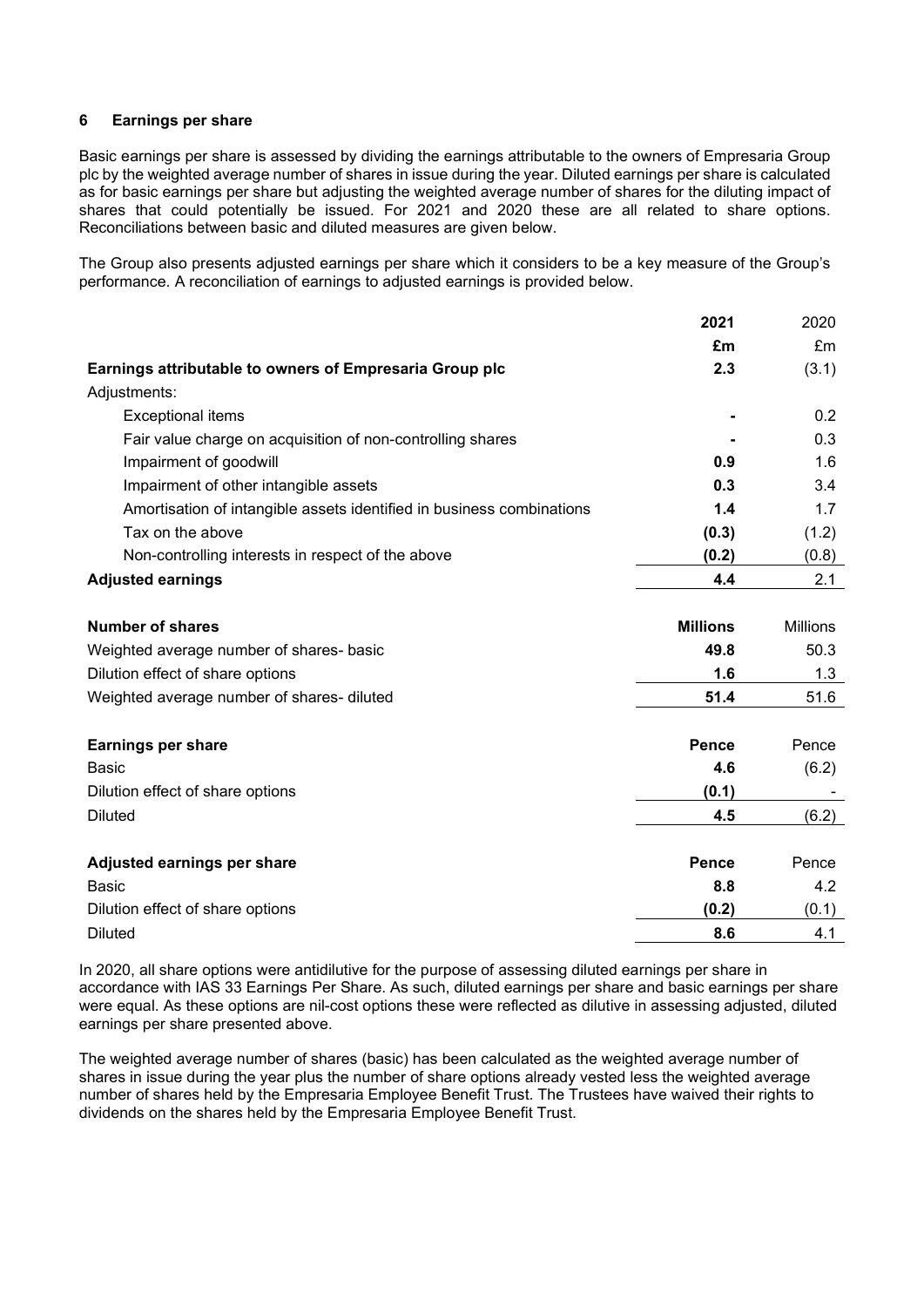# 7 Goodwill

|                            | 2021  | 2020  |
|----------------------------|-------|-------|
|                            | £m    | £m    |
| At 1 January               | 32.5  | 33.5  |
| Impairment charge          | (0.9) | (1.6) |
| Foreign exchange movements | (1.1) | 0.6   |
| At 31 December             | 30.5  | 32.5  |

Goodwill is reviewed and tested for impairment on an annual basis or more frequently if there is an indication that goodwill might be impaired. Goodwill has been tested for impairment by comparing the carrying amount of the group of cash-generating units ('CGUs') the goodwill has been allocated to, with the recoverable amount of those CGUs. The recoverable amount of each group of CGUs is considered to be its value in use. The key assumptions in assessing value in use are as follows:

## Operating profit and pre-tax cash flows

The operating profit and pre-tax cash flows are based on the 2022 budgets approved by the Group's Board. These budgets are extrapolated using short-term growth rate forecasts and long-term growth rates and margins that are consistent with the business plans approved by the Group's Board. These cash flows are discounted to present value to assess the value in use.

#### Discount rates

The pre-tax, country-specific rates used to discount the forecast cash flows range from 10.4% to 18.4% (2020: 9.2% to 16.9%) reflecting current local market assessments of the time value of money and the risks specific to the relevant business. These discount rates reflect the estimated industry weighted average cost of capital in each market and are based on the Group's weighted average cost of capital adjusted for local factors.

Pre-tax discount rates used by sector are as follows:

Professional: 11.2% to 17.6% (2020: 10.0% to 16.9%) IT: 11.2% to 11.6% (2020: 9.5% to 11.3%) Healthcare: 11.0% to 12.9% (2020: 9.8% to 12.3%) Property, Construction & Engineering: 12.2% (2020: 11.0%) Commercial: 10.4% to 18.4% (2020: 9.2% to 16.0%) Offshore Recruitment Services: 17.3% (2020: 16.6%)

#### Growth rates

The growth rates used to extrapolate beyond the most recent budgets and forecasts and to determine terminal values are based upon IMF GDP growth forecasts for the specific market. Longer-term growth rates ranged from 0.5% to 6.0%. GDP growth is a key driver of our business and is therefore an appropriate assumption in developing long-term forecasts.

Long-term growth rates used by sector are as follows:

Professional: 1.5% to 5.2% (2020: 2.0% to 3.0%)

IT: 0.5% to 1.5% (2020: 1.0% to 2.0%) Healthcare: 1.3% to 1.7% (2020: 2.0%) Property, Construction & Engineering: 1.5% (2020: 2.0%) Commercial: 0.5% to 1.0% (2020: 1.0% to 2.0%) Offshore Recruitment Services: 6.0% (2020: 2.0%)

In 2021, an impairment charge of £0.6m has been recognised in respect of a business in the Professional sector. This business supplies the aviation industry which has not recovered from the severe impact of COVID-19 as quickly as was previously anticipated. As a result, an impairment review was carried out at 30 June 2021 and an impairment charge booked. Before the impairment charge was recognised, the carrying value of the goodwill was £2.0m and the recoverable amount, based on value in use, was assessed as £1.4m. A further impairment review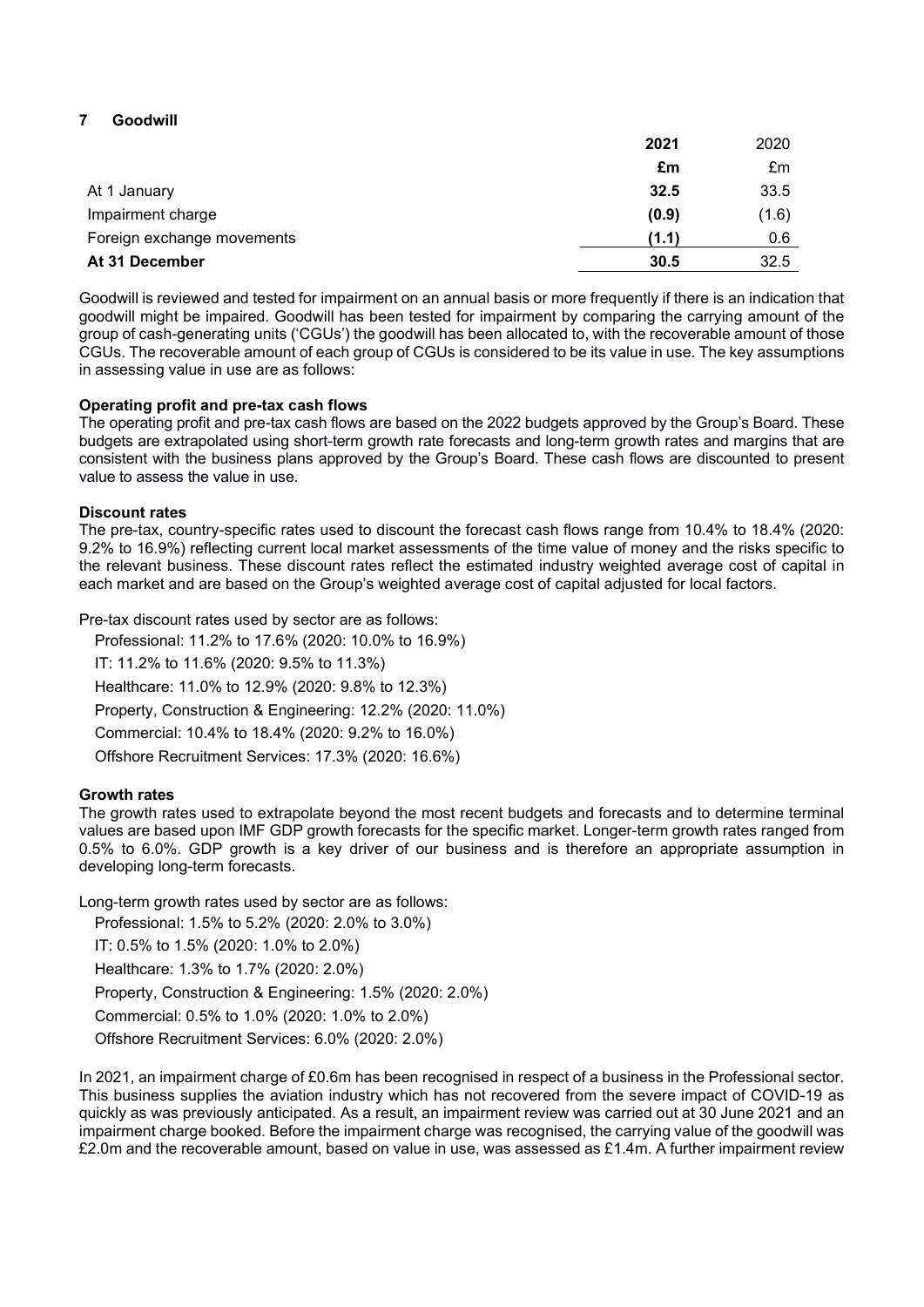was carried out on this operation at 31 December 2021 and no additional impairment was identified. An impairment charge of £0.3m has also been recognised in respect of a business in the Commercial sector.

In 2020, an impairment charge of £1.6m was recognised in respect of a business in the Professional sector which was been heavily impacted by the decline in the aviation industry due to the impact of COVID-19. Before the impairment charge was recognised the carrying value of the goodwill was £3.7m and the recoverable amount, based on value in use, was assessed as £2.1m.

As part of the impairment review, reasonably possible changes in the growth rate and discount rate assumptions have been considered to assess the impact on the recoverable amount of each business. Were the long-term growth rate to reduce to nil no impairment charge would be recorded (2020: £nil), while if the discount rate were to increase by 2% no impairment charge would be recorded (2020: £0.5m impairment charge in respect of one business in the Professional sector).

#### 8 Other intangible assets

|                                 | Intangible assets identified in business<br>combinations |                  |                  |          |       |
|---------------------------------|----------------------------------------------------------|------------------|------------------|----------|-------|
|                                 |                                                          | Trade            |                  |          |       |
| 2021                            | Customer<br>relationships                                | names &<br>marks | <b>Sub Total</b> | Software | Total |
|                                 | £m                                                       | £m               | £m               | £m       | £m    |
| Cost                            |                                                          |                  |                  |          |       |
| At 1 January                    | 14.4                                                     | 9.0              | 23.4             | 1.2      | 24.6  |
| Additions                       |                                                          | ۰                |                  | 0.7      | 0.7   |
| Foreign exchange movements      | (0.5)                                                    | (0.2)            | (0.7)            | (0.1)    | (0.8) |
| At 31 December                  | 13.9                                                     | 8.8              | 22.7             | 1.8      | 24.5  |
| <b>Accumulated amortisation</b> |                                                          |                  |                  |          |       |
| At 1 January                    | 9.7                                                      | 3.5              | 13.2             | 0.9      | 14.1  |
| Charge for the year             | 0.9                                                      | 0.5              | 1.4              | 0.2      | 1.6   |
| Impairment                      | 0.1                                                      | 0.2              | 0.3              |          | 0.3   |
| Foreign exchange movements      | (0.5)                                                    | (0.3)            | (0.8)            |          | (0.8) |
| At 31 December                  | 10.2                                                     | 3.9              | 14.1             | 1.1      | 15.2  |
| Net book value                  |                                                          |                  |                  |          |       |
| At 31 December 2020             | 4.7                                                      | 5.5              | 10.2             | 0.3      | 10.5  |
| At 31 December 2021             | 3.7                                                      | 4.9              | 8.6              | 0.7      | 9.3   |

At 30 June 2021 a full impairment review was carried out on an operation in our Professional sector which supplies the aviation industry. This industry has been hit hard by COVID-19 and the recovery has been slower than we previously anticipated. As a result, an impairment charge of £0.3m has been recorded.

As required under IFRS, the Group reviewed its assets for indications of impairment as at 31 December 2021. No further impairments were identified.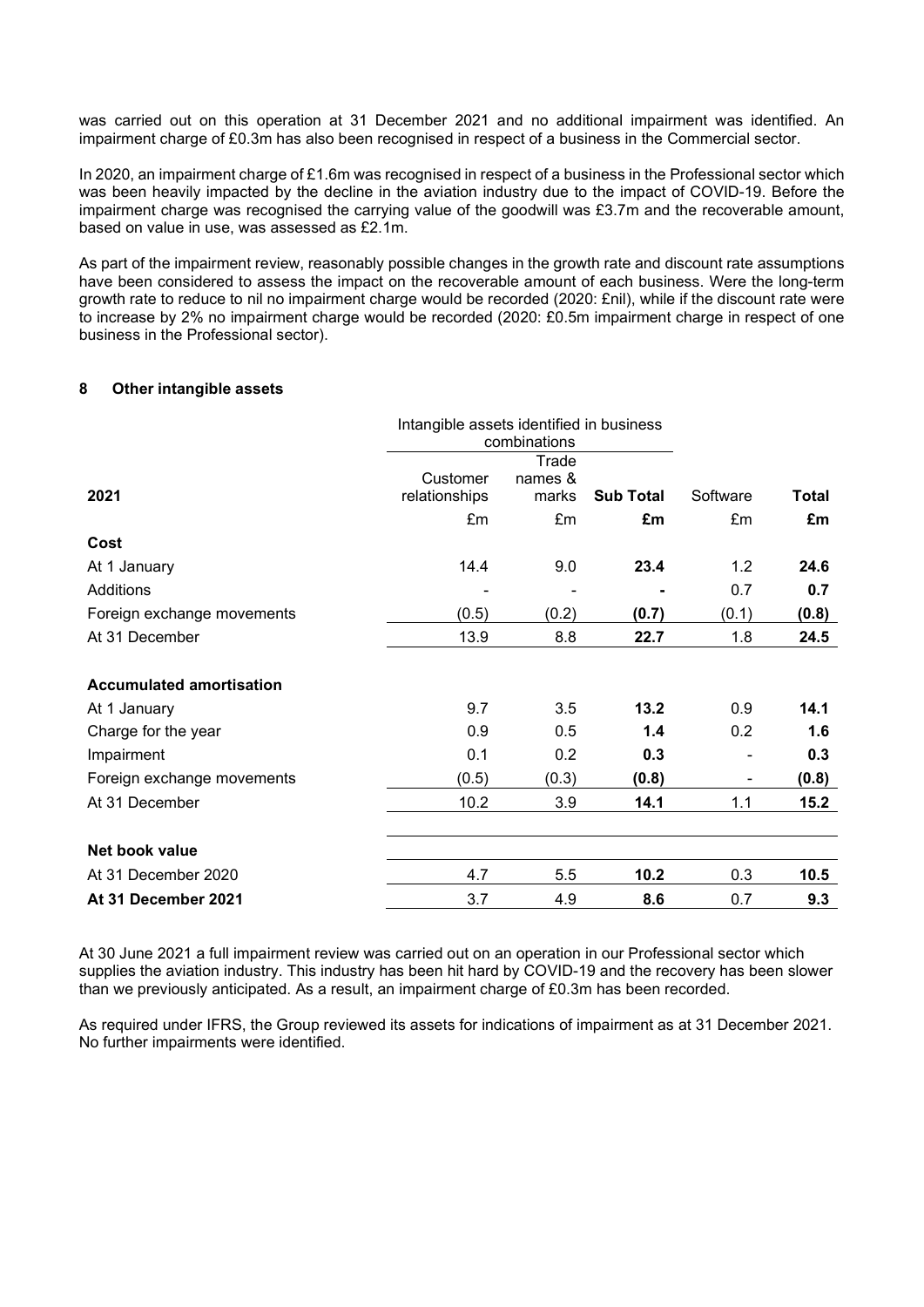## 9 Trade and other receivables

|                                                    | 2021  | 2020  |
|----------------------------------------------------|-------|-------|
|                                                    | £m    | £m    |
| Current                                            |       |       |
| Gross trade receivables                            | 40.4  | 37.9  |
| Less provision for impairment of trade receivables | (0.9) | (0.9) |
| Trade receivables                                  | 39.5  | 37.0  |
| Prepayments                                        | 1.7   | 1.5   |
| Accrued income                                     | 5.0   | 3.6   |
| Corporation tax receivable                         | 0.9   | 1.0   |
| Other receivables                                  | 3.4   | 1.8   |
|                                                    | 50.5  | 44.9  |

Trade receivables include £21.6m (2020: £22.5m) on which security has been given under bank facilities.

## 10 Trade and other payables

|                                    | 2021<br>£m | 2020<br>£m |
|------------------------------------|------------|------------|
| <b>Current</b>                     |            |            |
| Trade payables                     | 2.0        | 1.6        |
| Other tax and social security      | 7.1        | 8.0        |
| Pilot bonds                        | 0.7        | 1.0        |
| Client deposits                    | 0.5        | 0.4        |
| Temporary recruitment worker wages | 3.3        | 4.3        |
| Other payables                     | 1.2        | 1.3        |
| Accruals                           | 20.0       | 16.2       |
| Deferred consideration             |            | 0.6        |
|                                    | 34.8       | 33.4       |

Pilot bonds represent unrestricted funds held by our aviation business at the request of clients that are repayable to the pilot over the course of a contract, typically between three and five years. If the pilot terminates their contract early, the outstanding bond is payable to the client. For this reason the bonds are shown as a current liability. As at 31 December 2021, if the bonds were to be repaid in line with existing contracts, £0.3m (2020: £0.6m) would be repayable in more than one year.

## 11 Borrowings

| £m<br>£m<br><b>Current</b><br><b>Bank overdrafts</b><br>18.2<br>22.1<br>4.9<br>Invoice financing<br>4.6<br><b>Bank loans</b><br>5.2<br>0.4<br>32.2<br>23.2<br>Non-current<br><b>Bank loans</b><br>11.2<br>1.2<br>11.2<br>1.2<br>33.4<br><b>Borrowings</b><br>34.4 | 2021 | 2020 |
|-------------------------------------------------------------------------------------------------------------------------------------------------------------------------------------------------------------------------------------------------------------------|------|------|
|                                                                                                                                                                                                                                                                   |      |      |
|                                                                                                                                                                                                                                                                   |      |      |
|                                                                                                                                                                                                                                                                   |      |      |
|                                                                                                                                                                                                                                                                   |      |      |
|                                                                                                                                                                                                                                                                   |      |      |
|                                                                                                                                                                                                                                                                   |      |      |
|                                                                                                                                                                                                                                                                   |      |      |
|                                                                                                                                                                                                                                                                   |      |      |
|                                                                                                                                                                                                                                                                   |      |      |
|                                                                                                                                                                                                                                                                   |      |      |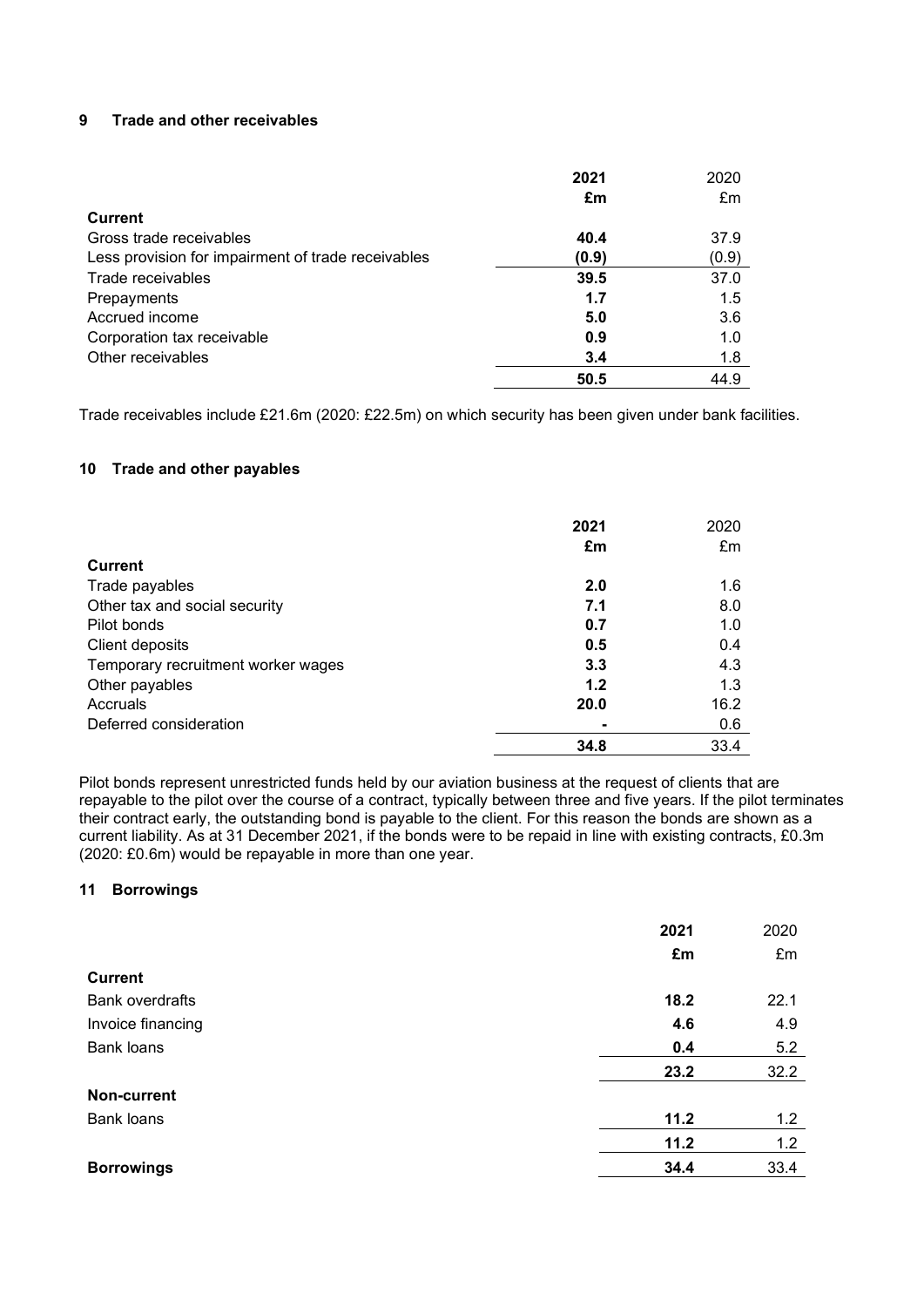The following key bank facilities are in place at 31 December 2021:

|                                               |                  | Outstanding                        |                                                            | <b>Facility limit</b> |      |      |      |  |
|-----------------------------------------------|------------------|------------------------------------|------------------------------------------------------------|-----------------------|------|------|------|--|
|                                               |                  |                                    |                                                            | 2021                  | 2020 | 2021 | 2020 |  |
|                                               | Currency         | Maturity                           | Interest rate                                              | £m                    | £m   | £m   | £m   |  |
| <b>Bank overdrafts</b>                        |                  |                                    |                                                            |                       |      |      |      |  |
| UK <sup>1</sup>                               | GBP <sup>2</sup> | On demand<br>with annual<br>review | 1% above<br>applicable currency<br>base rates              | 10.0                  | 10.0 | 6.9  | 7.4  |  |
| Germany                                       | <b>EUR</b>       | On demand<br>with annual<br>review | <b>EURIBOR + 3.0%</b><br>(2020: EURIBOR +<br>$2.3%$ )      | 10.9                  | 11.6 | 8.4  | 10.4 |  |
| <b>USA</b>                                    | <b>USD</b>       | On demand<br>with annual<br>review | $LIBOR + 2%$                                               | 1.5                   | 1.5  | 1.5  | 1.5  |  |
| New Zealand                                   | <b>NZD</b>       | On demand<br>with annual<br>review | <b>New Zealand Base</b><br>Lending Rate + 2%               | 0.5                   | 1.1  |      |      |  |
| <b>Invoice financing</b>                      |                  |                                    |                                                            |                       |      |      |      |  |
| UK                                            | <b>GBP</b>       | On demand<br>with annual<br>review | UK base rate +<br>1.82% (2020: UK<br>base rate $+1.47\%$ ) | 10.0                  | 10.0 | 3.0  | 3.3  |  |
| Chile                                         | <b>CLP</b>       | On demand<br>with annual<br>review | Weighted average<br>rate 5.5% (2020:<br>5.5%               | 4.2                   | 4.0  | 1.6  | 1.6  |  |
| <b>Borrowings</b><br>$UK -$                   | <b>GBP</b>       | 2023                               | SONIA + 2% to 3%                                           | 15.0                  |      | 10.5 |      |  |
| Revolving<br><b>Credit Facility</b>           |                  |                                    |                                                            |                       |      |      |      |  |
| $UK -$<br>Revolving<br><b>Credit Facility</b> | <b>GBP</b>       | 2021                               | LIBOR +1.5%                                                |                       | 15.0 |      | 5.0  |  |
| Japan                                         | <b>JPY</b>       | 2025-2028                          | Weighted average<br>rate 0.5% (2020:<br>0.5%               | 0.9                   | 1.1  | 0.9  | 1.1  |  |

1 The UK overdraft is a net overdraft arrangement across a number of UK entities. For facility utilisation purposes these amounts are presented net in the table above, but for accounting purposes cash and overdrawn balances are presented gross in the balance sheet. The utilisation amount in the table is net of £1.2m of cash shown within cash and cash equivalents in the balance sheet (2020: £2.5m). 2 The UK overdraft can be drawn in a number of different currencies with the overall facility limit expressed in GBP.

The UK revolving credit facility was refinanced in March 2021 with the new facility of £15.0m expiring in September 2023. The interest rate margin varies based on the Group's net debt to EBITDA ratio and ranges from 2.0% to 3.0%. The New Zealand overdraft limit was reduced to NZD 1.0m from NZD 2.0m in the year reflecting the reduced working capital requirements of our business supplying the aviation industry.

The UK revolving credit facility is secured by a first fixed charge over all book and other debts given by the Company and certain of its UK, German and New Zealand subsidiaries. It is also subject to financial covenants and these are disclosed in the finance review. The UK invoice financing facility is also secured by a fixed and floating charge over trade receivables.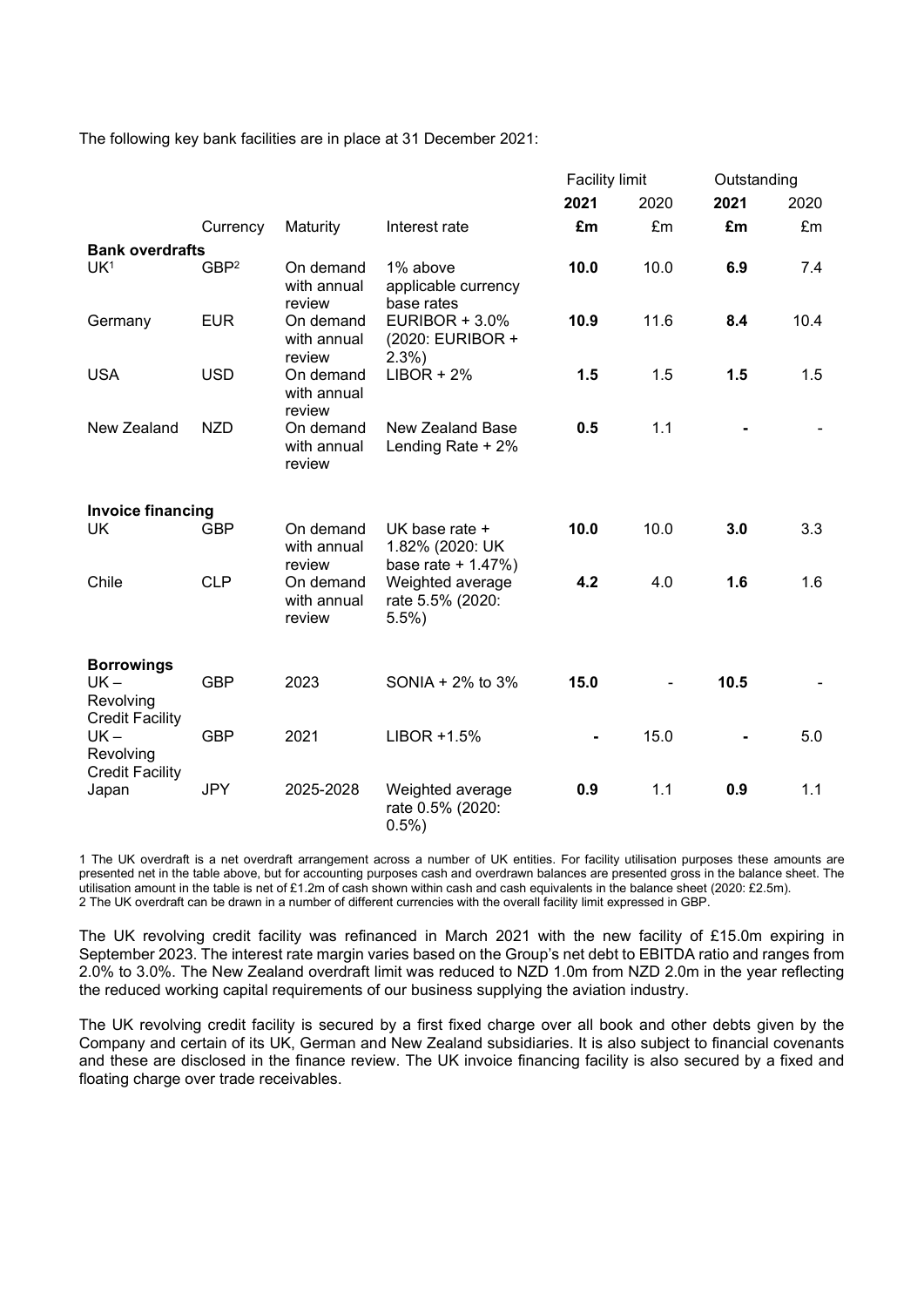## 12 Net debt

a) Net debt

|                                          | 2021   | 2020   |
|------------------------------------------|--------|--------|
|                                          | £m     | £m     |
| Cash and cash equivalents                | 21.1   | 20.8   |
| <b>Borrowings</b>                        | (34.4) | (33.4) |
| Net debt                                 | (13.3) | (12.6) |
| b) Adjusted net debt                     |        |        |
|                                          | 2021   | 2020   |
|                                          | £m     | £m     |
| Cash and cash equivalents                | 21.1   | 20.8   |
| Less cash held in respect of pilot bonds | (0.7)  | (1.0)  |
| <b>Adjusted cash</b>                     | 20.4   | 19.8   |
| <b>Borrowings</b>                        | (34.4) | (33.4) |
| <b>Adjusted net debt</b>                 | (14.0) | (13.6) |

The Group presents adjusted net debt as its principal debt measure. Adjusted net debt is equal to net debt excluding cash held in respect of pilot bonds within our aviation business. Where required by the client, pilot bonds are taken at the start of the pilot's contract and are repayable to the pilot or the client during the course of the contract or if it ends early. There is no legal restriction over this cash, but given the requirement to repay it over a three-year period, and that to hold these is a client requirement, cash equal to the amount of the bonds is excluded in calculating adjusted net debt.

c) Movement in adjusted net debt

|                                                                                      | 2021   | 2020   |
|--------------------------------------------------------------------------------------|--------|--------|
|                                                                                      | £m     | £m     |
| At 1 January<br>Net increase in cash and cash equivalents per consolidated cash flow | (13.6) | (19.1) |
| statement                                                                            | 1.2    | 3.1    |
| (Increase)/decrease in overdrafts and loans                                          | (2.0)  | 0.1    |
| Decrease in invoice financing                                                        |        | 2.0    |
| Foreign exchange movement                                                            | 0.1    | (0.2)  |
| Adjusted for decrease in cash held in respect of pilot bonds                         | 0.3    | 0.5    |
| At 31 December                                                                       | (14.0) | (13.6) |